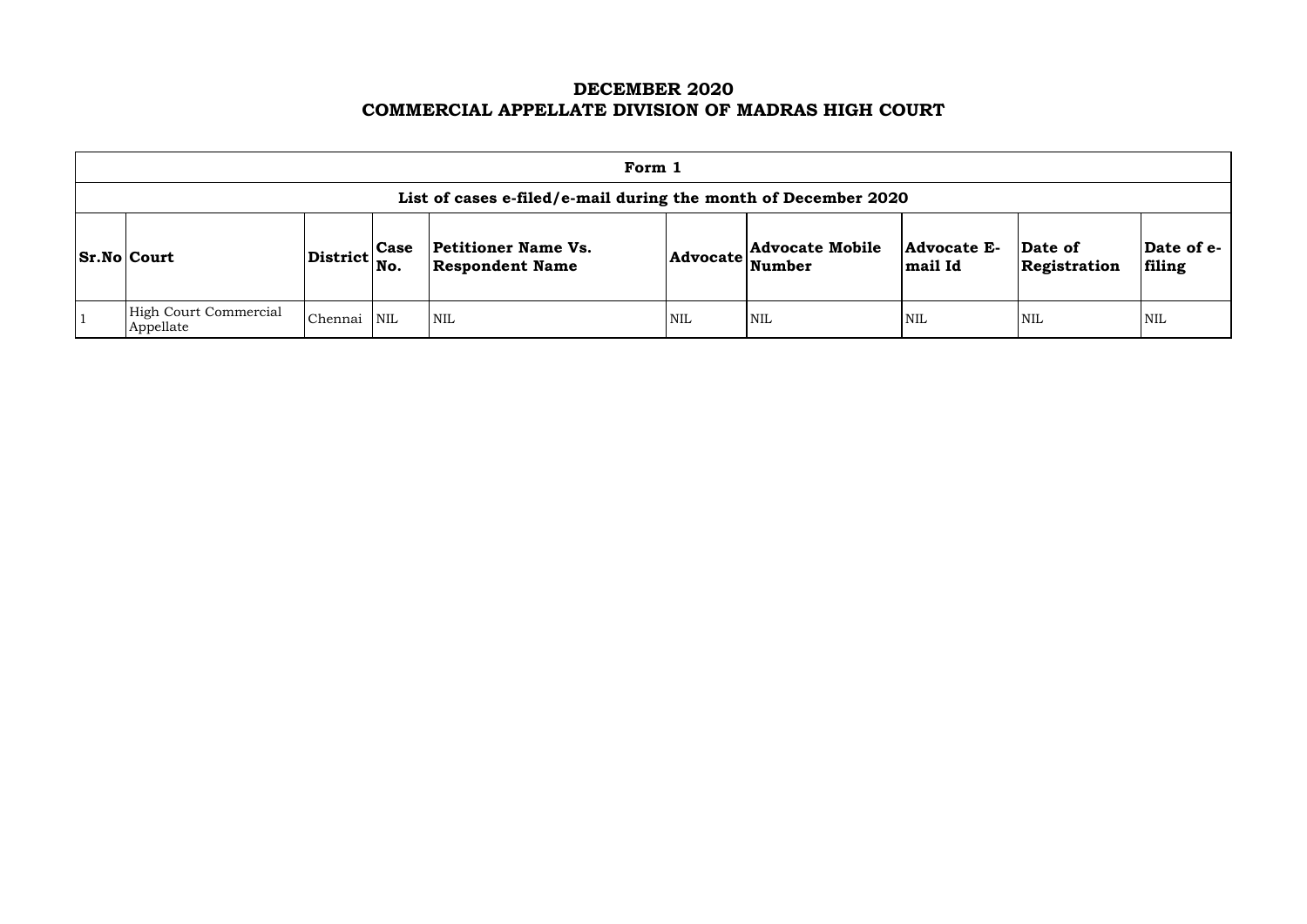| Form 2                                                                                    |          |                         |                                               |                                  |                                    |            |  |  |  |
|-------------------------------------------------------------------------------------------|----------|-------------------------|-----------------------------------------------|----------------------------------|------------------------------------|------------|--|--|--|
| List of cases in which e-payment of Court fees was made during the month of December 2020 |          |                         |                                               |                                  |                                    |            |  |  |  |
| <b>Sr.No Court</b>                                                                        | District | Case<br>No.             | <b>Petitioner Name Vs. Respondent</b><br>Name | Date of<br>Advocate Registration | Date of e-payment of Court<br>Fees |            |  |  |  |
| High Court Commercial<br>Appellate                                                        | Chennai  | $\overline{\text{NNL}}$ | <b>NIL</b>                                    | <b>NIL</b>                       | <b>NIL</b>                         | <b>NIL</b> |  |  |  |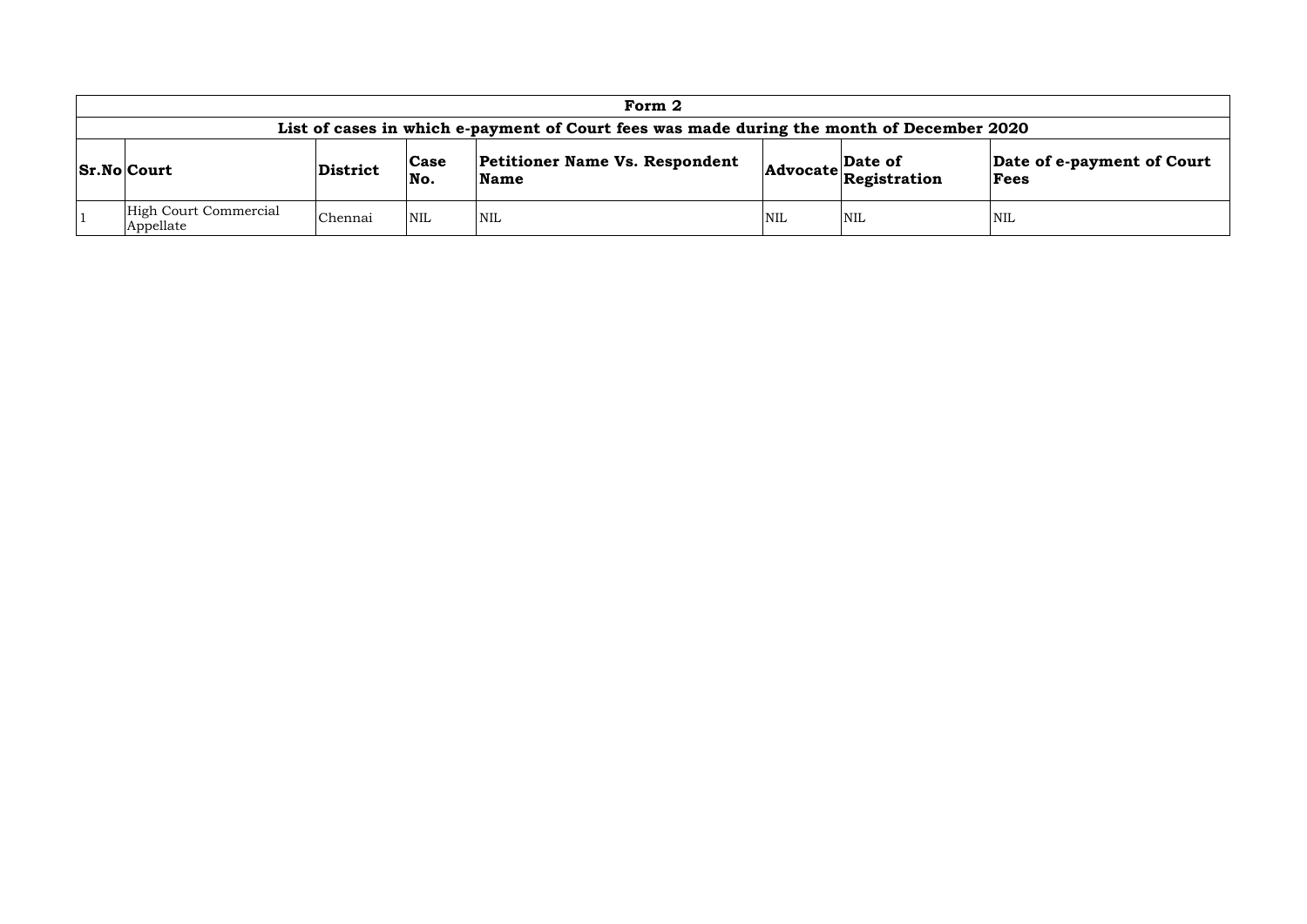| Form 3                                                                                                 |               |            |                                               |            |                                               |                                |  |  |  |  |  |
|--------------------------------------------------------------------------------------------------------|---------------|------------|-----------------------------------------------|------------|-----------------------------------------------|--------------------------------|--|--|--|--|--|
| List of cases in which Electronic Service of Process has taken place during the month of December 2020 |               |            |                                               |            |                                               |                                |  |  |  |  |  |
| <b>Sr.No Court</b>                                                                                     | District Case | No.        | <b>Petitioner Name Vs. Respondent</b><br>Name |            | $\left  \text{Advocate} \right $ Registration | Date of Elec<br><b>Process</b> |  |  |  |  |  |
| High Court Commercial<br>Appellate                                                                     | Chennai       | <b>NIL</b> | <b>NIL</b>                                    | <b>NIL</b> | <b>NIL</b>                                    | <b>NIL</b>                     |  |  |  |  |  |

## **Date of Electronic Service of Process**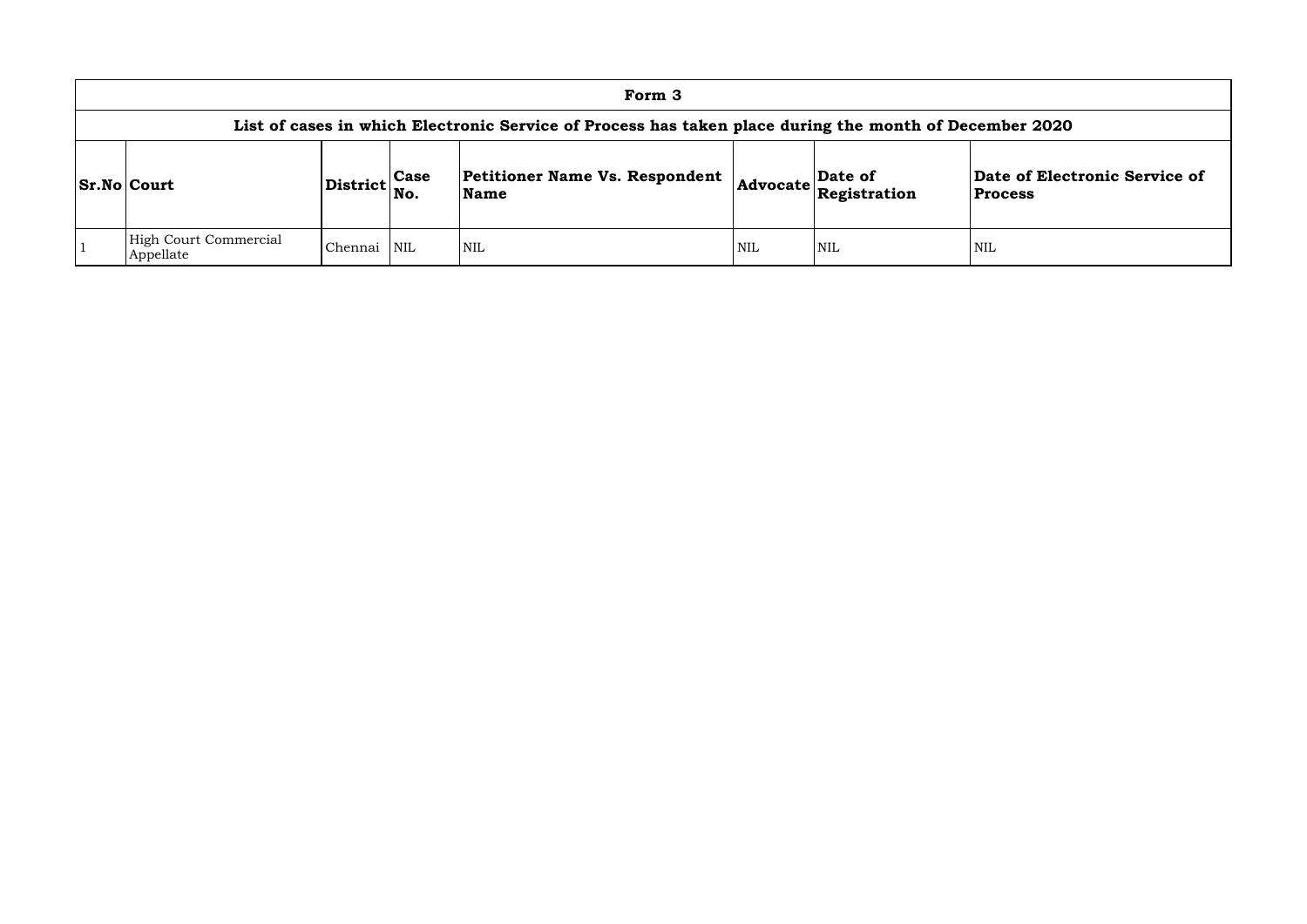|              | Form 4                                                                          |                 |                   |            |                  |                              |  |  |  |  |  |  |
|--------------|---------------------------------------------------------------------------------|-----------------|-------------------|------------|------------------|------------------------------|--|--|--|--|--|--|
|              | List of total no. of cases randomly allocated during the month of December 2020 |                 |                   |            |                  |                              |  |  |  |  |  |  |
| <b>Sr.No</b> | <b>Court</b>                                                                    | <b>District</b> | <b>Court Name</b> | Court No.  | <b>Case Type</b> | <b>Case Count (No. of ca</b> |  |  |  |  |  |  |
|              | High Court Commercial Appellate                                                 | Chennai         | <b>NIL</b>        | <b>NIL</b> | <b>NIL</b>       | <b>NIL</b>                   |  |  |  |  |  |  |

# **Sr.No Court District Court Name Court No. Case Type Case Count (No. of cases randomly allocated)**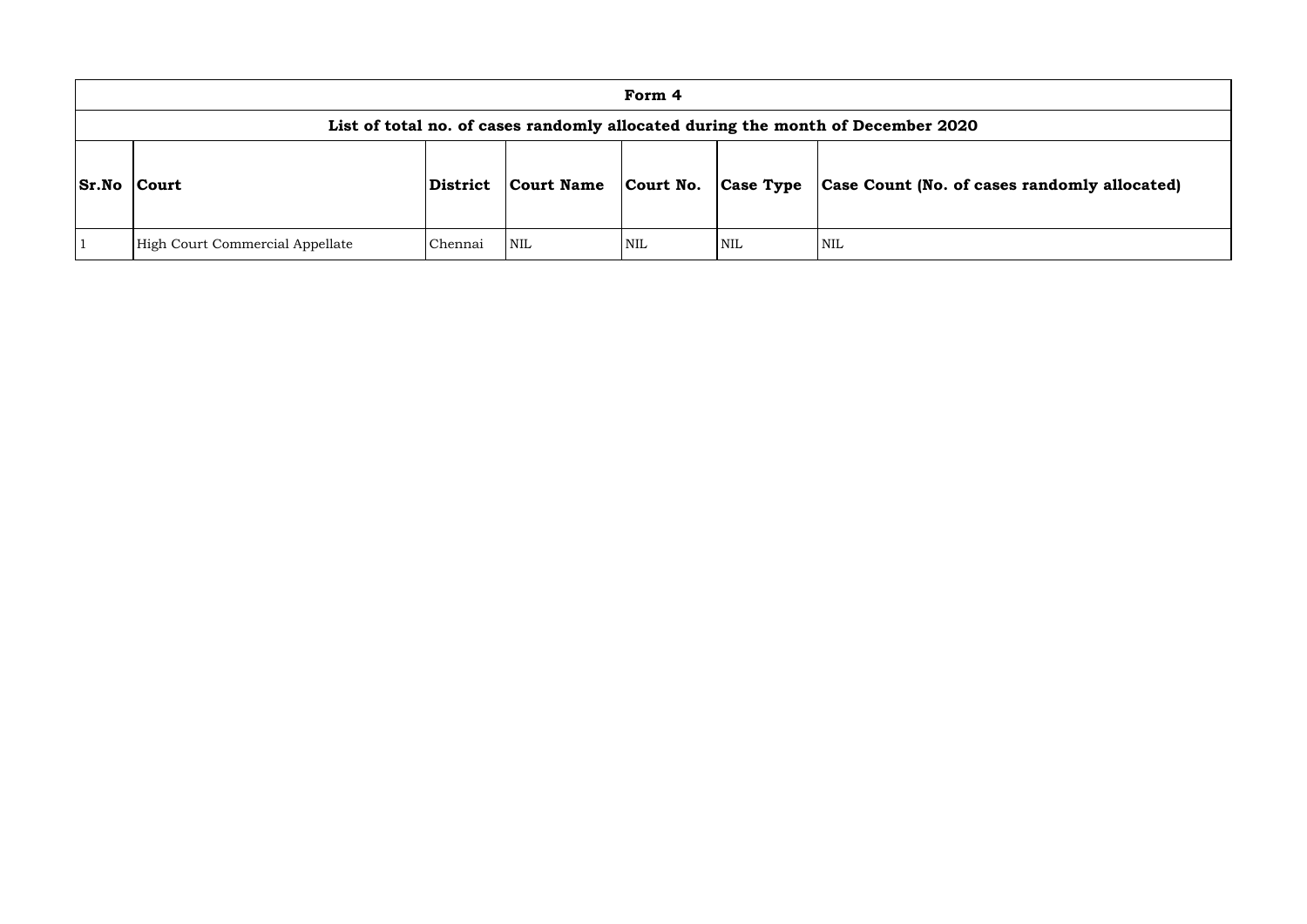| Form 5                                                                                    |                 |                    |                                               |                 |                         |                  |  |  |  |  |  |
|-------------------------------------------------------------------------------------------|-----------------|--------------------|-----------------------------------------------|-----------------|-------------------------|------------------|--|--|--|--|--|
| List of cases in which Case Management Hearing was held during the month of December 2020 |                 |                    |                                               |                 |                         |                  |  |  |  |  |  |
| <b>Sr.No Court</b>                                                                        | <b>District</b> | <b>Case</b><br>No. | Petitioner Name Vs. Respondent<br><b>Name</b> | <b>Advocate</b> | Date of<br>Registration | Date o<br>Hearin |  |  |  |  |  |
| <b>High Court Commercial</b><br>Appellate                                                 | Chennai         | <b>NIL</b>         | NIL                                           | <b>NIL</b>      | NIL                     | <b>NIL</b>       |  |  |  |  |  |

## **Date of Case Management Hearing**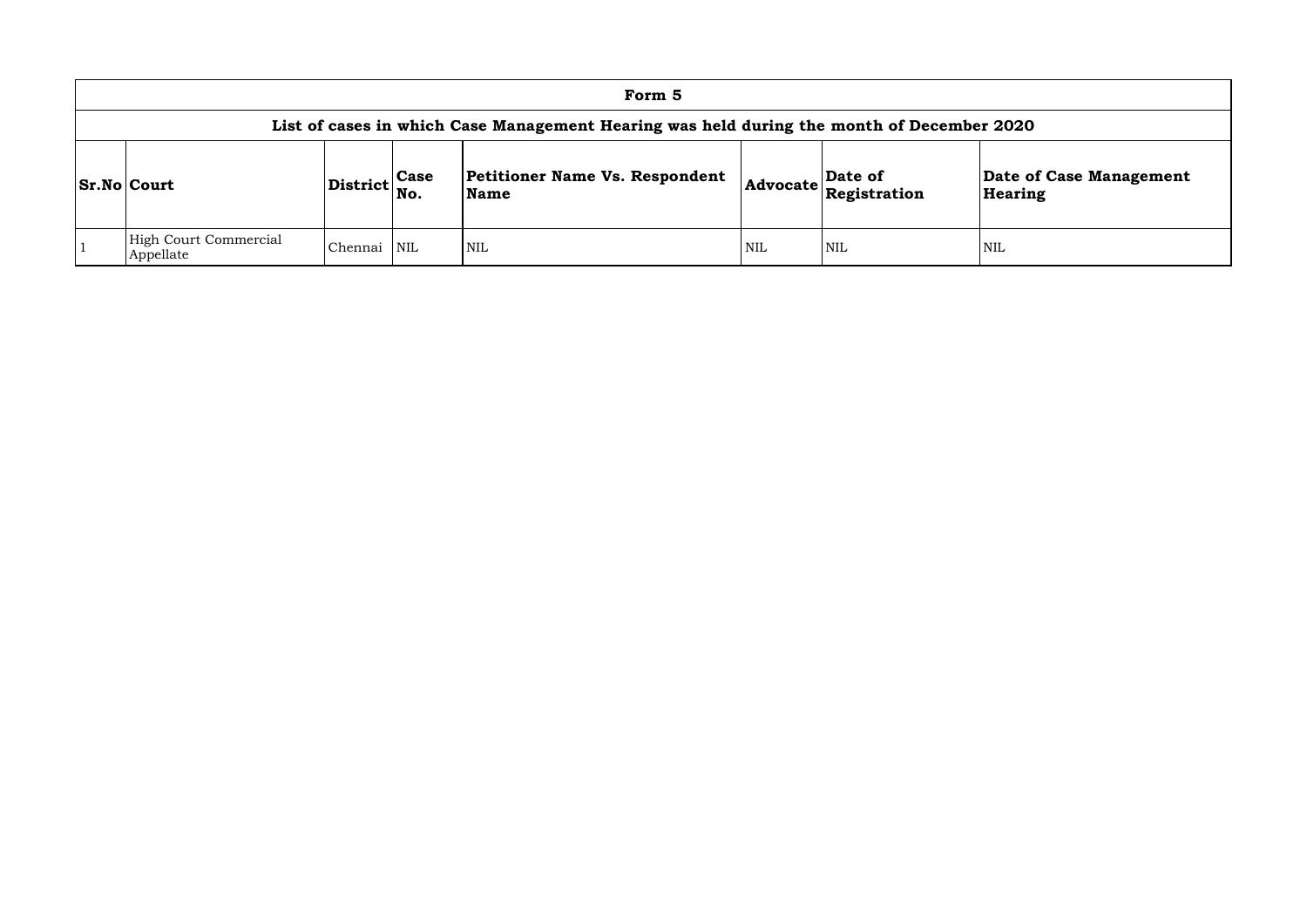|                                 |                                              |                |                      |                                                                                                                                                                                                                                                                                                                                                                                                                                                                                                             |                                                                       | Form 6                      |                                                                                                                                                                 |                |                                            |                                                                 |                            |                                                                                                          |                           |
|---------------------------------|----------------------------------------------|----------------|----------------------|-------------------------------------------------------------------------------------------------------------------------------------------------------------------------------------------------------------------------------------------------------------------------------------------------------------------------------------------------------------------------------------------------------------------------------------------------------------------------------------------------------------|-----------------------------------------------------------------------|-----------------------------|-----------------------------------------------------------------------------------------------------------------------------------------------------------------|----------------|--------------------------------------------|-----------------------------------------------------------------|----------------------------|----------------------------------------------------------------------------------------------------------|---------------------------|
|                                 |                                              |                |                      |                                                                                                                                                                                                                                                                                                                                                                                                                                                                                                             | Contested commercial cases disposed during the month of December 2020 |                             |                                                                                                                                                                 |                |                                            |                                                                 |                            |                                                                                                          |                           |
| Sr.N<br>$\overline{\mathbf{o}}$ | Court                                        | Distri  <br>ct | Case<br>No.          | Petitioner Name Vs.<br><b>Respondent Name</b>                                                                                                                                                                                                                                                                                                                                                                                                                                                               | <b>Advocate</b>                                                       | Date of<br>Registrati<br>on | Whether<br>Urgent<br><b>Relief</b><br>was<br>sought<br>and Pre- Date of<br>Instituti Decisio<br>on<br><b>Mediatio</b><br>n did<br>not take<br>place<br>(Yes/No) | $\mathbf n$    | <b>Days</b><br>for<br>$ $ dispos $ $<br>al | <b>Nature of</b><br><b>Disposal</b><br>(Contested/Set)<br>tled) | executi<br>on of<br>decree | <b>Number</b><br>of days<br>for<br>Date of executi<br>on of<br>decree<br>from<br>date of<br>decisio<br>n | Act<br><b>Secti</b><br>on |
|                                 | High<br>Court<br>Commerc<br>ial<br>Appellate | Chenn  <br>ai  | OSA.<br>195/20<br>20 | M/S.UNICORN<br>MARITIMES INDIA PVT<br><b>LTD</b><br>REP BY ITS DIRECTOR,<br>MR.ARUL AUGUSTIN<br>JOSEPH, HAVING ITS<br>REGISTERED OFFICE<br>AT OLD NO.322, NEW<br>NO.24, THAMBU<br>CHETTY ST, 3RD<br>FLOOR, CHENNAI<br>600001. TN.<br><b>VS</b><br><b>VALENCY</b><br><b>INTERNATIONAL</b><br>TRADING PTE LTD<br>REP BY ITS DIRECTOR,<br>10, ANSON ROAD, 17-<br>23 INTERNATIONAL<br>PLAZA, SINGAPORE<br>079903. (SINGAPORE<br>UEN NO.200702113R)<br>email.<br>coal@valencyinternation<br>al.com<br>& 2 OTHERS | M/S.ESWAR<br><b>KUMAR RAO</b><br>M/S.C.KARTHIRAV<br>AN                | 18-09-2020                  |                                                                                                                                                                 | 10.12.20<br>20 | 90                                         | <b>DISMISSED</b>                                                |                            |                                                                                                          |                           |
|                                 | High<br>Court<br>Commerc                     |                | OSA.<br>275/20<br>20 | SAI ELECTROMECH<br><b>INDUSTRIES</b><br>REP. BY ITS                                                                                                                                                                                                                                                                                                                                                                                                                                                         | M/S.R.PALANIAND<br>AVAN                                               | 07.12.2020                  |                                                                                                                                                                 | 09.12.20<br>20 | $\overline{2}$                             | <b>ALLOWED</b>                                                  |                            |                                                                                                          |                           |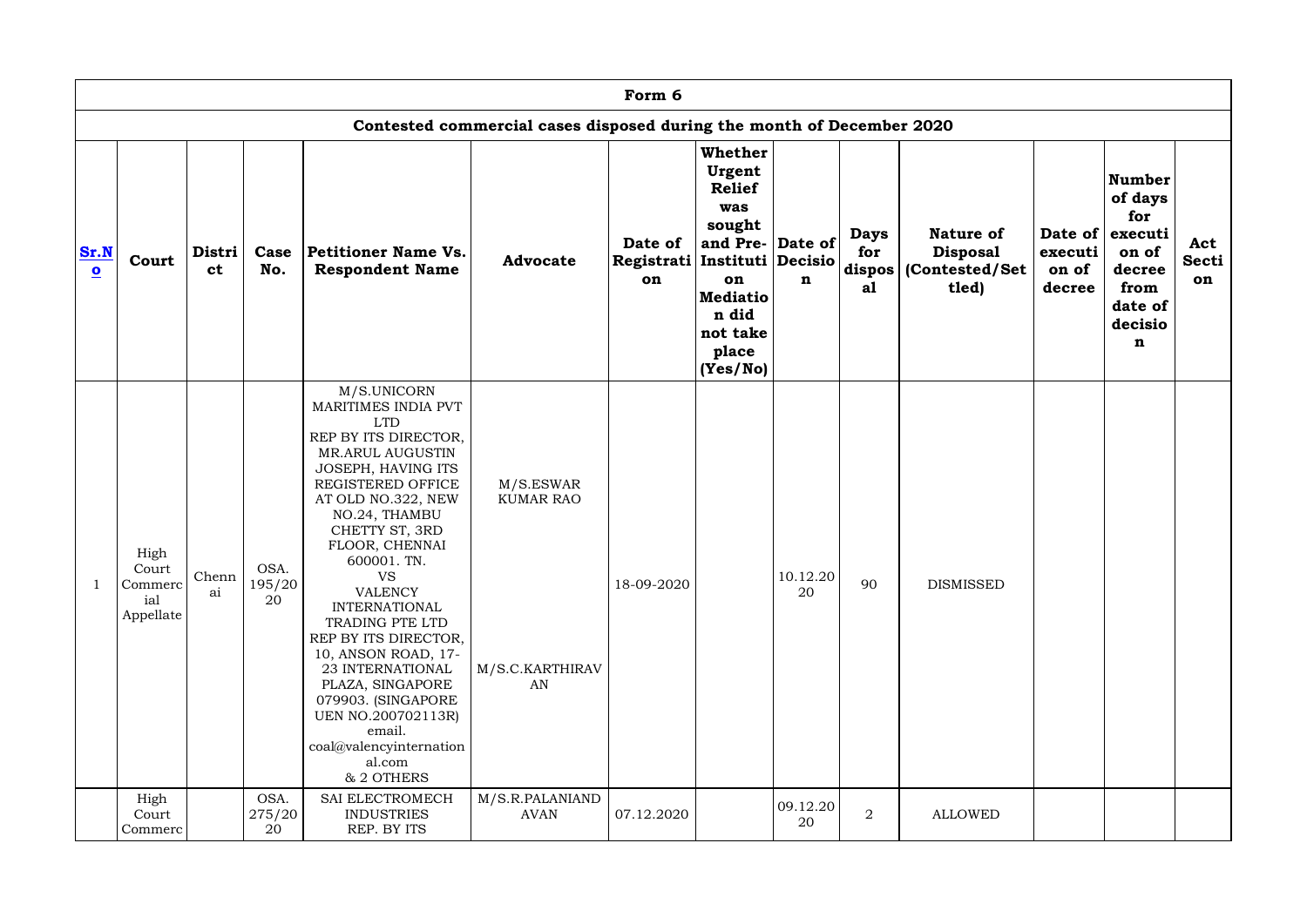|                                 |                                              |                                                   |                                         |                                                                                                                                                                                                                                                                                      |                                           | Form 6<br>Contested commercial cases disposed during the month of December 2020 |                                                                                                                                                    |                     |                          |                                                                         |                            |                                                                                                          |                           |  |  |  |  |  |
|---------------------------------|----------------------------------------------|---------------------------------------------------|-----------------------------------------|--------------------------------------------------------------------------------------------------------------------------------------------------------------------------------------------------------------------------------------------------------------------------------------|-------------------------------------------|---------------------------------------------------------------------------------|----------------------------------------------------------------------------------------------------------------------------------------------------|---------------------|--------------------------|-------------------------------------------------------------------------|----------------------------|----------------------------------------------------------------------------------------------------------|---------------------------|--|--|--|--|--|
|                                 |                                              |                                                   |                                         |                                                                                                                                                                                                                                                                                      |                                           |                                                                                 |                                                                                                                                                    |                     |                          |                                                                         |                            |                                                                                                          |                           |  |  |  |  |  |
| Sr.N<br>$\overline{\mathbf{o}}$ | Court                                        | Distri  <br>Case<br>ct<br>No.<br>ial<br>Appellate |                                         | Petitioner Name Vs.<br><b>Respondent Name</b>                                                                                                                                                                                                                                        | <b>Advocate</b>                           | Date of<br>Registrati Instituti Decisio<br>on                                   | Whether<br>Urgent<br><b>Relief</b><br>was<br>sought<br>and Pre- $ $ Date of $ $<br>on<br><b>Mediatio</b><br>n did<br>not take<br>place<br>(Yes/No) | $\mathbf n$         | <b>Days</b><br>for<br>a1 | <b>Nature of</b><br><b>Disposal</b><br>dispos   (Contested/Set<br>tled) | executi<br>on of<br>decree | <b>Number</b><br>of days<br>for<br>Date of executi<br>on of<br>decree<br>from<br>date of<br>decisio<br>n | Act<br><b>Secti</b><br>on |  |  |  |  |  |
|                                 |                                              |                                                   |                                         | <b>AUTHORISED</b><br>SIGNATORY 853, GIDC<br>ESTATE WADHODIA,<br>VADODARA 391 760,<br>GUJARAT, INDIA.<br>Vs<br>SICAGEN INDIA LTD.<br>REP. BY ITS<br><b>AUTHORISED</b><br>SIGNATORY,<br>MR.S.MAHADEVAN,<br>4TH FLOOR, SPIC<br>HOUSE, NO.88, MOUNT<br>ROAD, GUINDY,<br>CHENNAI 600 032. | M/S.D.S.RAMESH                            |                                                                                 |                                                                                                                                                    |                     |                          |                                                                         |                            |                                                                                                          |                           |  |  |  |  |  |
|                                 | High<br>Court<br>Commerc<br>ial<br>Appellate |                                                   | OSA.<br>277/20<br>20 TO<br>285/20<br>20 | P.RAJA RAO<br>S/O P.SIVARAMAIAH,<br>OFFICE AT 3RD FLOOR<br>UMAYAL VILLA, 8/18,<br>12TH CROSS STREET,<br>INDIRA NAGAR, ADYAR,<br>CHENNAI 600 020 & 2<br><b>OTHERS</b><br><b>VS</b><br>RAVINDRANATH GE<br>MEDICAL ASSOCIATES<br>PVT LTD<br>REPRESENTED BY ITS<br><b>CHAIRMAN AND</b>   | M/S.S.RAJESH<br>M/S.ARUN<br>KARTHIK MOHAN | 09.12.2020                                                                      |                                                                                                                                                    | $22 - 12 -$<br>2020 | 12                       | <b>DISMISSED</b>                                                        |                            |                                                                                                          |                           |  |  |  |  |  |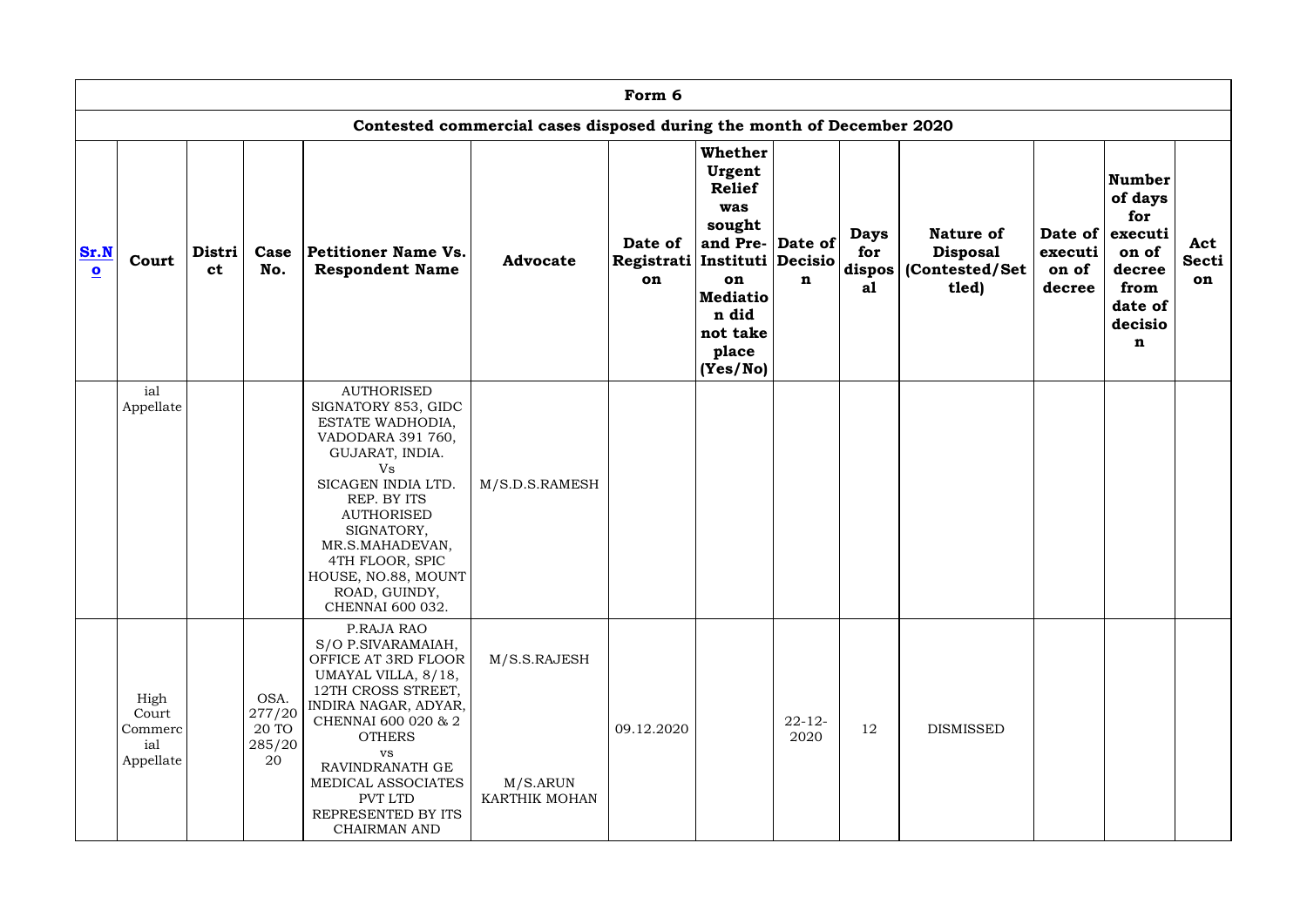|                                 |       |                       |             |                                                                                                                                                     |                                                                       | Form 6                                        |                                                                                                                                                   |             |                          |                                                                                    |                            |                                                                                                   |                           |
|---------------------------------|-------|-----------------------|-------------|-----------------------------------------------------------------------------------------------------------------------------------------------------|-----------------------------------------------------------------------|-----------------------------------------------|---------------------------------------------------------------------------------------------------------------------------------------------------|-------------|--------------------------|------------------------------------------------------------------------------------|----------------------------|---------------------------------------------------------------------------------------------------|---------------------------|
|                                 |       |                       |             |                                                                                                                                                     | Contested commercial cases disposed during the month of December 2020 |                                               |                                                                                                                                                   |             |                          |                                                                                    |                            |                                                                                                   |                           |
| Sr.N<br>$\overline{\mathbf{O}}$ | Court | Distri  <br><b>ct</b> | Case<br>No. | Petitioner Name Vs.<br><b>Respondent Name</b>                                                                                                       | <b>Advocate</b>                                                       | Date of<br>Registrati Instituti Decisio<br>on | <b>Whether</b><br>Urgent<br><b>Relief</b><br>was<br>sought<br>and Pre- Date of<br>on<br><b>Mediatio</b><br>n did<br>not take<br>place<br>(Yes/No) | $\mathbf n$ | <b>Days</b><br>for<br>a1 | <b>Nature of</b><br><b>Disposal</b><br>$ \textbf{dispos} $ (Contested/Set<br>tled) | executi<br>on of<br>decree | Number<br>of days<br>for<br>Date of executi<br>on of<br>decree<br>from<br>date of<br>decisio<br>n | Act<br><b>Secti</b><br>on |
|                                 |       |                       |             | MANAGING DIRECTOR,<br>DR.RAVINDRANATHA<br>KANCHERLA 439,<br>CHERAN NAGAR,<br>SHOLINGNALLUR,<br>PERUMBAKKAM,<br>CHENNAI 600 100 & 7<br><b>OTHERS</b> |                                                                       |                                               |                                                                                                                                                   |             |                          |                                                                                    |                            |                                                                                                   |                           |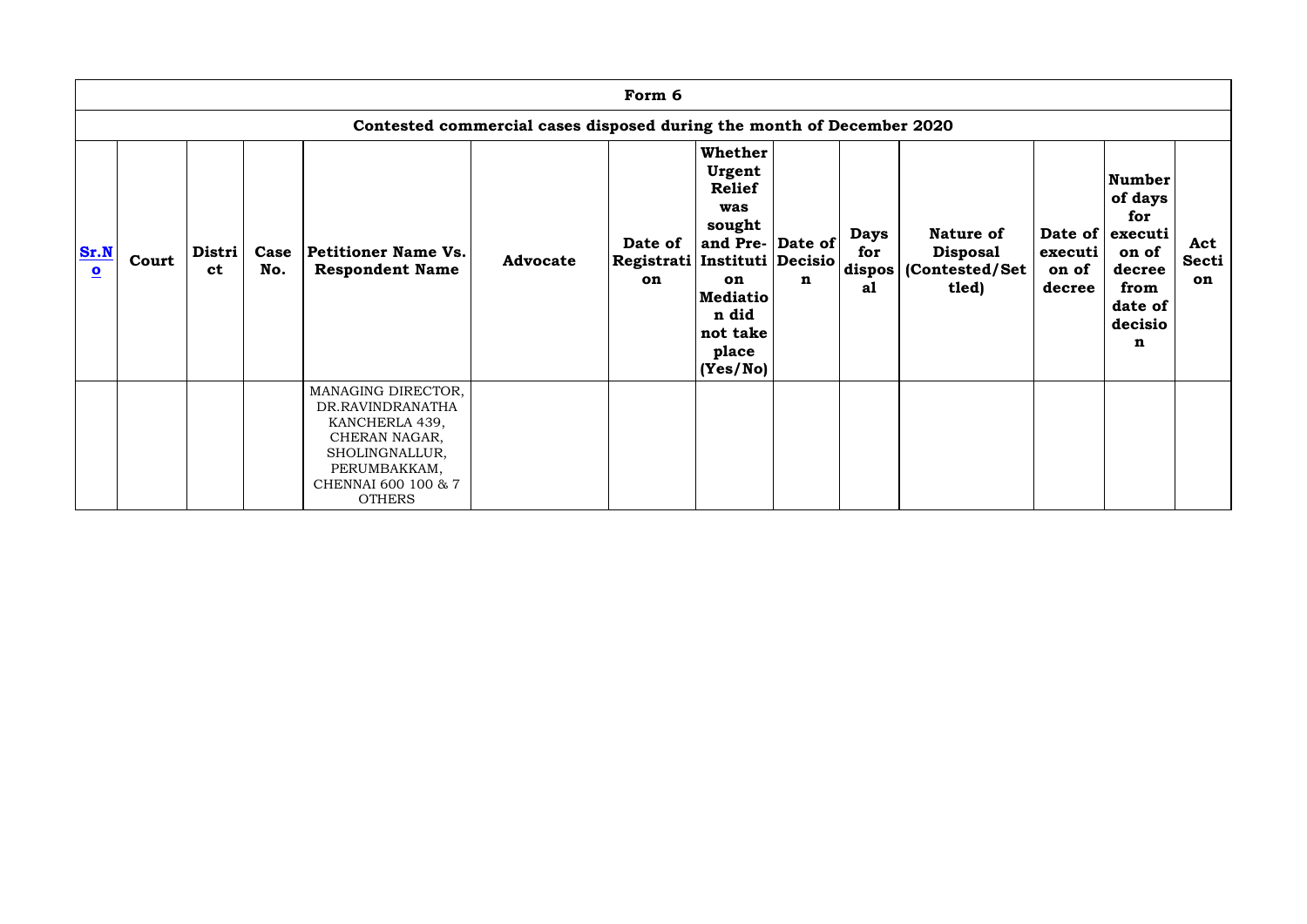|                                                               | Form 7                          |                 |                                                                                             |                       |                                                       |                                                             |  |  |  |  |
|---------------------------------------------------------------|---------------------------------|-----------------|---------------------------------------------------------------------------------------------|-----------------------|-------------------------------------------------------|-------------------------------------------------------------|--|--|--|--|
| Summary of Commercial Cases during the month of December 2020 |                                 |                 |                                                                                             |                       |                                                       |                                                             |  |  |  |  |
|                                                               | <b>Sr.No Court</b>              | <b>District</b> | Total number of<br>cases pending on the instituted during the<br>1st day of the month month | Total number of cases | Total number of cases<br>disposed during the<br>month | Total number of cases<br>pending at the end of<br>the month |  |  |  |  |
|                                                               | High Court Commercial Appellate | Chennai         | 83                                                                                          | 18                    |                                                       | 90                                                          |  |  |  |  |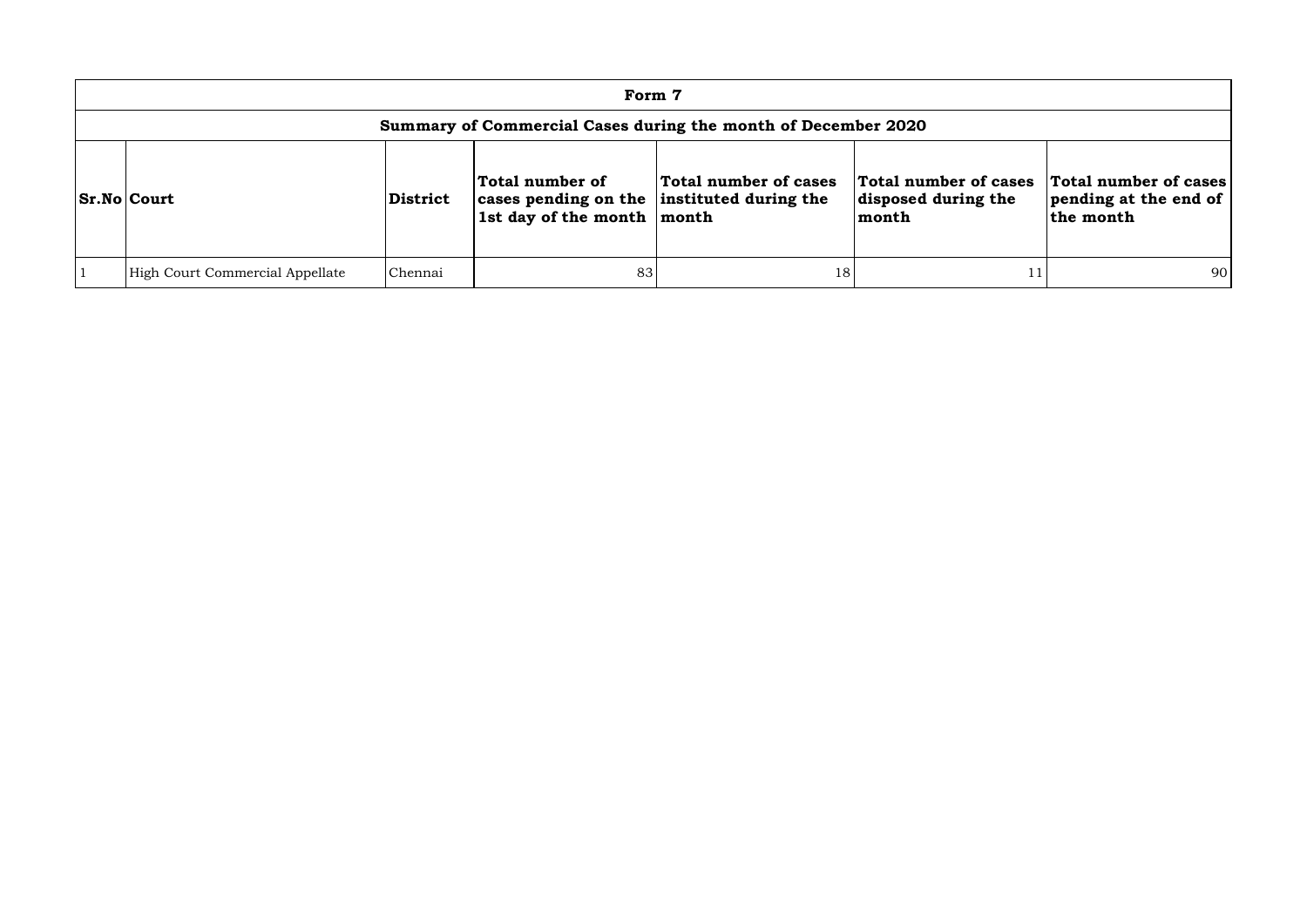# **DECEMBER 2020 COMMERCIAL APPELLATE DIVISION OF MADURAI BENCH OF MADRAS HIGH COURT**

| Form 1                                                         |                                                           |  |                                                      |     |                                                            |                               |                         |                     |  |  |  |
|----------------------------------------------------------------|-----------------------------------------------------------|--|------------------------------------------------------|-----|------------------------------------------------------------|-------------------------------|-------------------------|---------------------|--|--|--|
| List of cases e-filed/e-mail during the month of December 2020 |                                                           |  |                                                      |     |                                                            |                               |                         |                     |  |  |  |
| <b>Sr.No Court</b>                                             | $\left \text{District}\right _{\text{No.}}^{\text{Case}}$ |  | <b>Petitioner Name Vs.</b><br><b>Respondent Name</b> |     | <b>Advocate Mobile</b><br>$ {\bf Advocate} \text{Number} $ | <b>Advocate E-</b><br>mail Id | Date of<br>Registration | $ {\bf Da}$<br>fili |  |  |  |
| Madurai<br>Bench                                               | Madurai NIL                                               |  | <b>NIL</b>                                           | NIL | NIL                                                        | <b>NIL</b>                    | <b>NIL</b>              | NIL                 |  |  |  |

| Date of<br>Registration | Date of e-<br>filing |
|-------------------------|----------------------|
| NIL                     | NH.                  |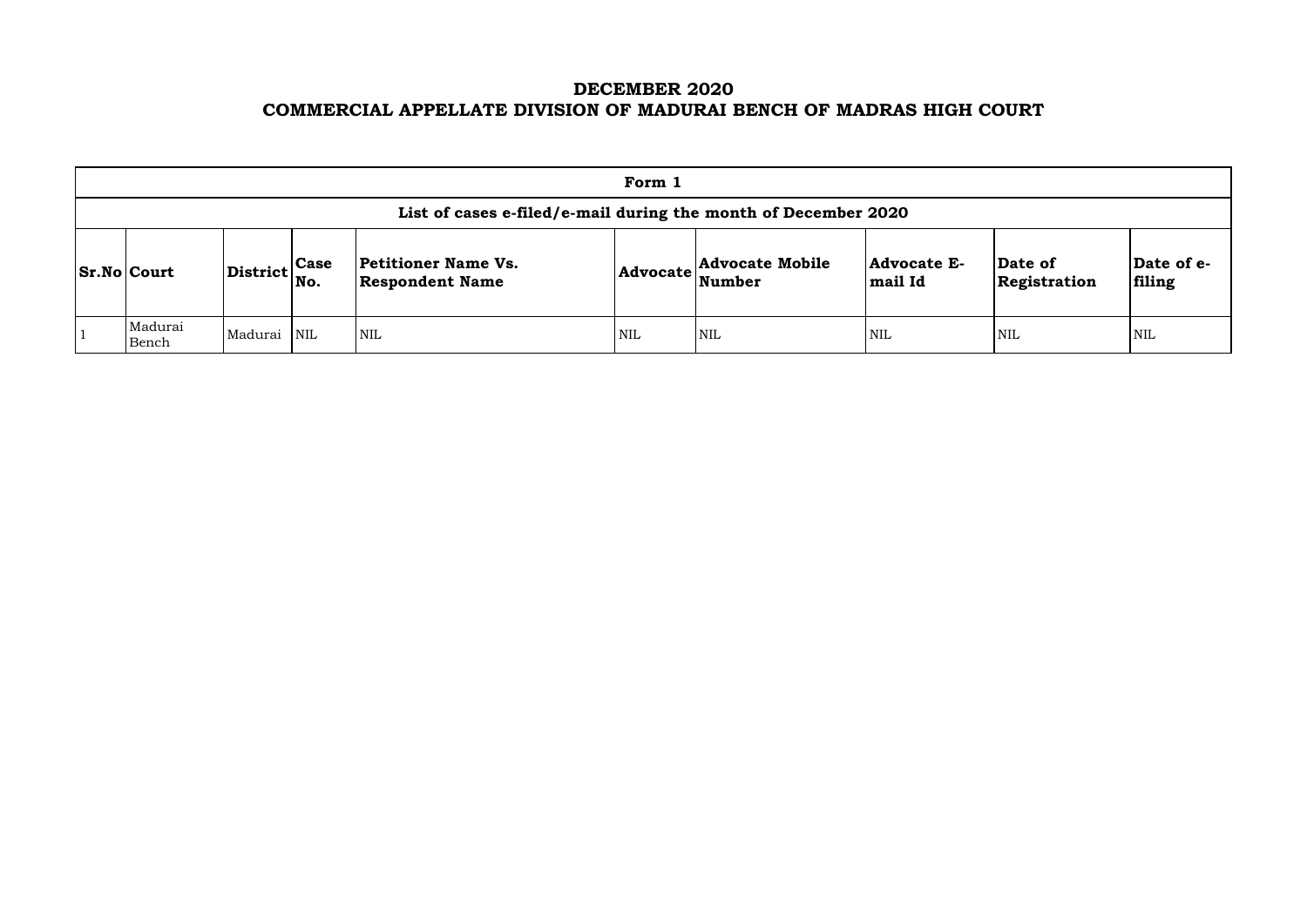|                    | Form 2                                                                                    |         |                         |                                               |            |                         |                        |  |  |  |  |  |  |
|--------------------|-------------------------------------------------------------------------------------------|---------|-------------------------|-----------------------------------------------|------------|-------------------------|------------------------|--|--|--|--|--|--|
|                    | List of cases in which e-payment of Court fees was made during the month of December 2020 |         |                         |                                               |            |                         |                        |  |  |  |  |  |  |
| <b>Sr.No Court</b> |                                                                                           |         | District Case No.       | <b>Petitioner Name Vs. Respondent</b><br>Name | Advocate   | Date of<br>Registration | Date of<br><b>Fees</b> |  |  |  |  |  |  |
|                    | Madurai Bench                                                                             | Madurai | $\overline{\text{NIL}}$ | NIL                                           | <b>NIL</b> | <b>NIL</b>              | NIL                    |  |  |  |  |  |  |

## **Date of e-payment of Court Fees**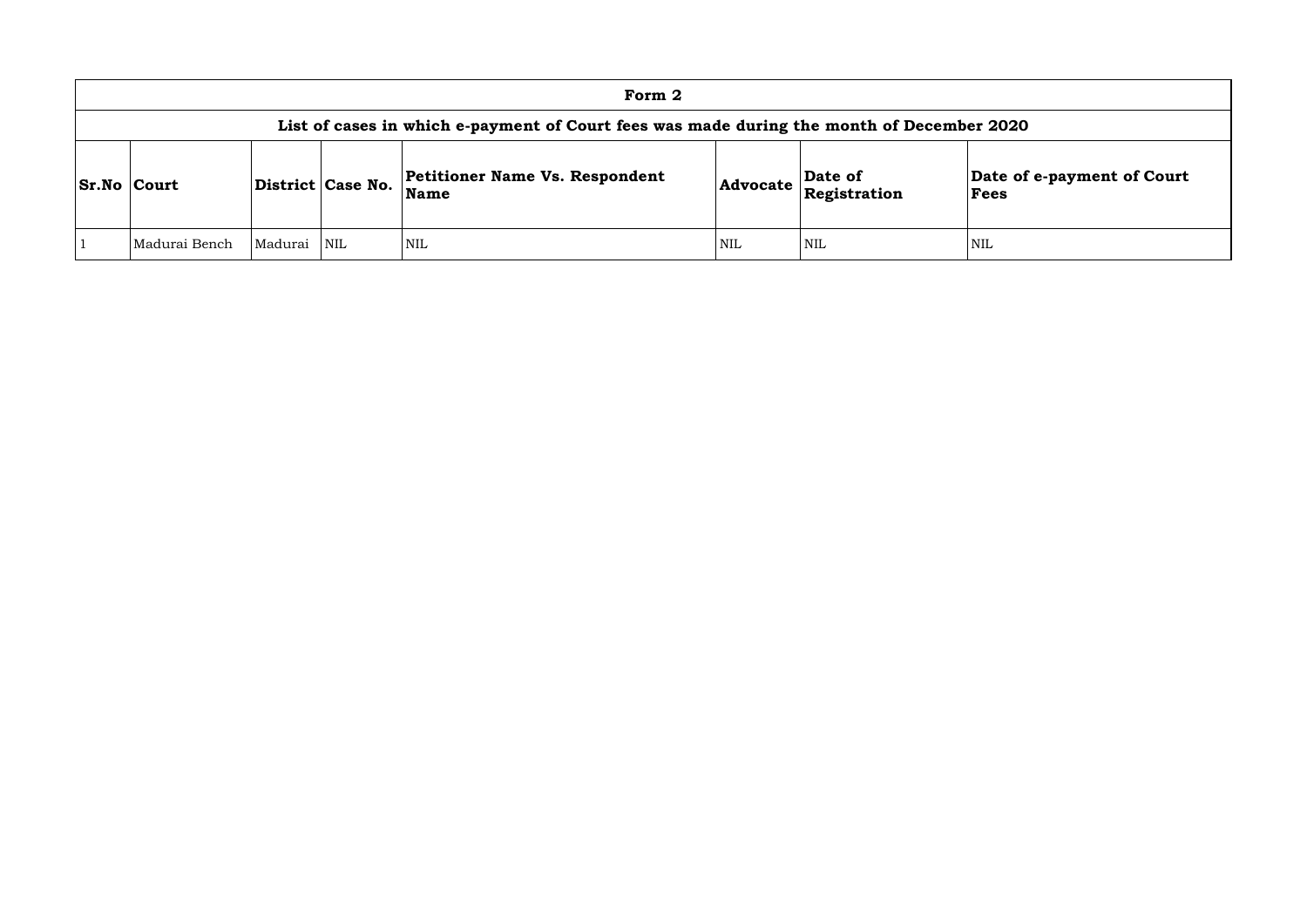### **of Electronic Service of Process**

|                    |                                                                                                        |             |                   | Form 3                                               |     |                                                                            |                                    |  |  |  |  |
|--------------------|--------------------------------------------------------------------------------------------------------|-------------|-------------------|------------------------------------------------------|-----|----------------------------------------------------------------------------|------------------------------------|--|--|--|--|
|                    | List of cases in which Electronic Service of Process has taken place during the month of December 2020 |             |                   |                                                      |     |                                                                            |                                    |  |  |  |  |
| <b>Sr.No Court</b> |                                                                                                        |             | District Case No. | <b>Petitioner Name Vs. Respondent</b><br><b>Name</b> |     | Date of<br>$ {\bf Advocate}\left \stackrel{\text{def}}{\text{Res}}\right $ | Date of Electron<br><b>Process</b> |  |  |  |  |
|                    | Madurai Bench                                                                                          | Madurai NIL |                   | NIL <sup>1</sup>                                     | NIL | NIL                                                                        | NIL                                |  |  |  |  |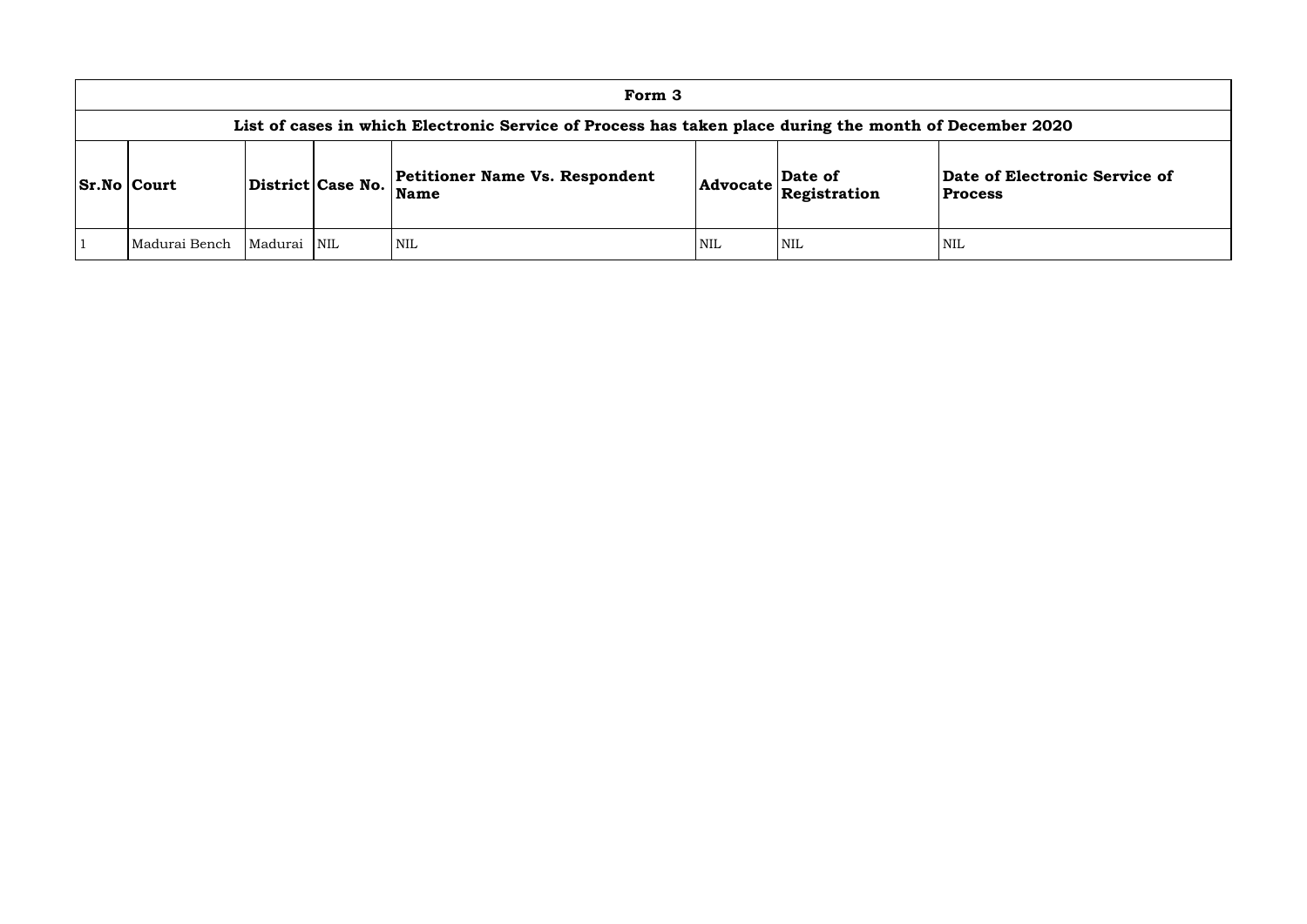|              |               |          |            |            | Form 4           |                                                                                 |
|--------------|---------------|----------|------------|------------|------------------|---------------------------------------------------------------------------------|
|              |               |          |            |            |                  | List of total no. of cases randomly allocated during the month of December 2020 |
| <b>Sr.No</b> | <b>Court</b>  | District | Court Name | Court No.  | <b>Case Type</b> | <b>Case Count (No. of cases rand</b>                                            |
|              | Madurai Bench | Madurai  | <b>NIL</b> | <b>NIL</b> | <b>NIL</b>       | NIL                                                                             |

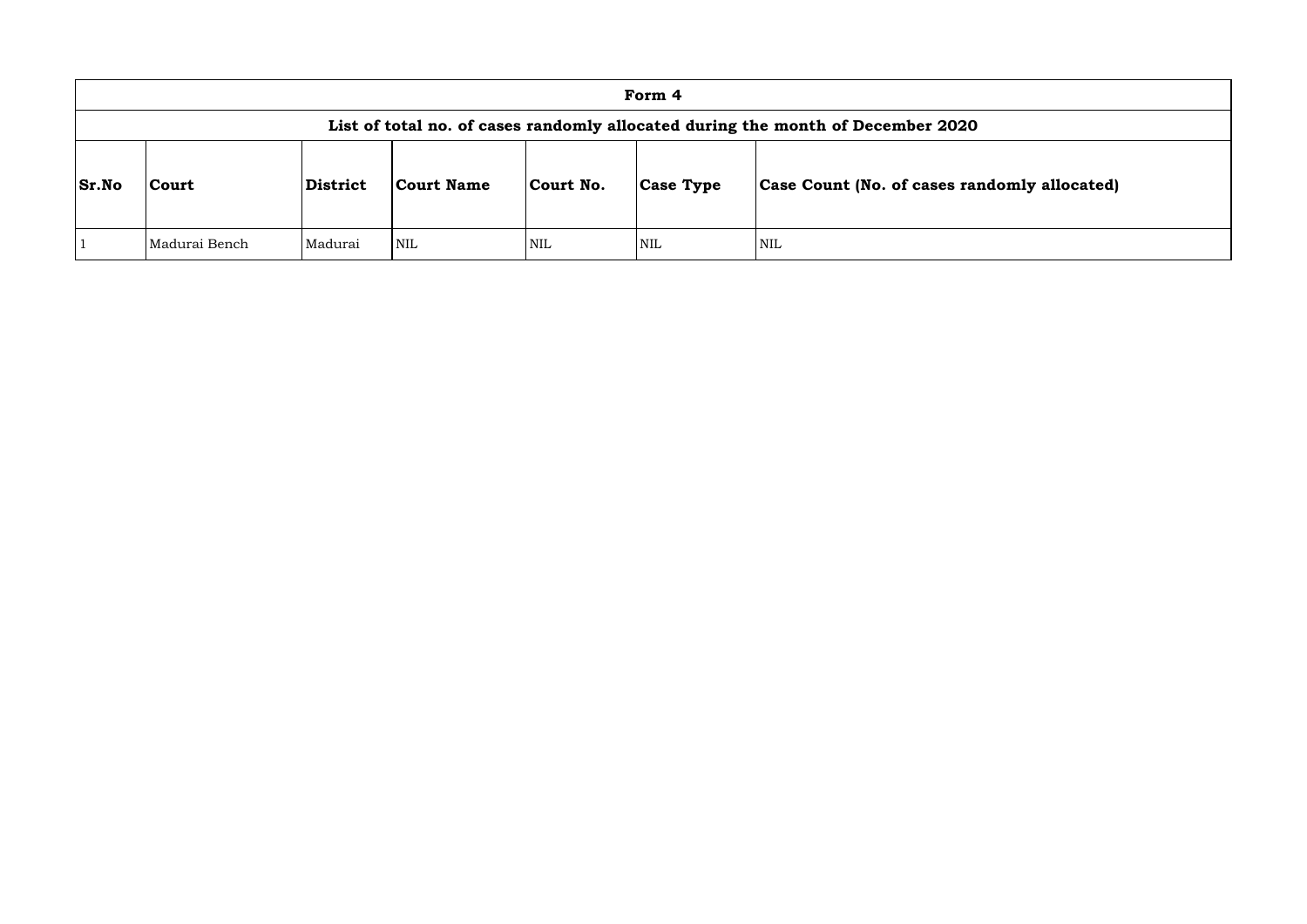|                                                                                           |         |                   | Form 5                                               |            |                                              |                      |  |  |  |
|-------------------------------------------------------------------------------------------|---------|-------------------|------------------------------------------------------|------------|----------------------------------------------|----------------------|--|--|--|
| List of cases in which Case Management Hearing was held during the month of December 2020 |         |                   |                                                      |            |                                              |                      |  |  |  |
| <b>Sr.No Court</b>                                                                        |         | District Case No. | <b>Petitioner Name Vs. Respondent</b><br><b>Name</b> |            | Date of<br>$ {\bf Advocate}\> $ Registration | Date of C<br>Hearing |  |  |  |
| Madurai Bench                                                                             | Madurai | <b>NIL</b>        | NIL                                                  | <b>NIL</b> | <b>NIL</b>                                   | <b>NIL</b>           |  |  |  |

**e of Case Management** ring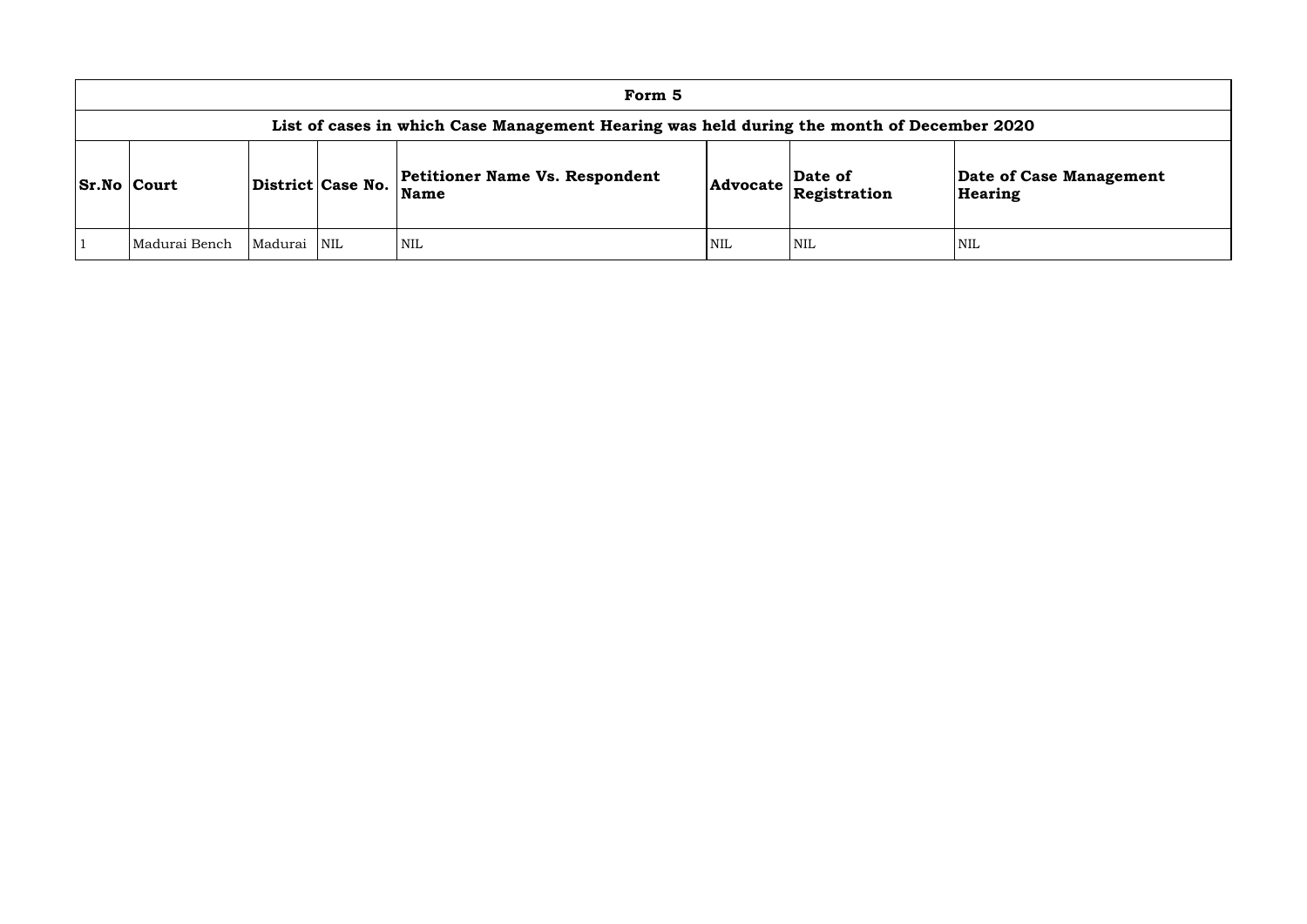|                    | Form 6                                                                |         |                 |                                                         |                |                                       |                                                                                                                                          |                         |                               |                                                |                                       |                                                                                        |                                     |
|--------------------|-----------------------------------------------------------------------|---------|-----------------|---------------------------------------------------------|----------------|---------------------------------------|------------------------------------------------------------------------------------------------------------------------------------------|-------------------------|-------------------------------|------------------------------------------------|---------------------------------------|----------------------------------------------------------------------------------------|-------------------------------------|
|                    | Contested commercial cases disposed during the month of December 2020 |         |                 |                                                         |                |                                       |                                                                                                                                          |                         |                               |                                                |                                       |                                                                                        |                                     |
| <b>Sr.N</b><br>l o | Court                                                                 | Distric | Cas<br>e<br>No. | Petitioner<br>Name Vs.<br>$ $ Responden $ e $<br>t Name | <b>Advocat</b> | Date of<br>Registratio<br>$\mathbf n$ | Whether<br>Urgent<br><b>Relief was</b><br>sought<br>and Pre-<br>Institutio<br>n<br><b>Mediation</b><br>did not<br>take place<br>(Yes/No) | Date of<br>Decisio<br>n | <b>Days</b><br>for<br>disposa | <b>Nature of Disposal</b><br>Contested/Settled | Date of<br>executio<br>n of<br>decree | Number<br>of days<br>for<br>executio<br>n of<br>decree<br>from date<br> of<br>decision | Act<br><b>Sectio</b><br>$\mathbf n$ |
|                    | Madura<br>i Bench                                                     | Madurai | $\mbox{NIL}$    | <b>NIL</b>                                              | <b>NIL</b>     | <b>NIL</b>                            | <b>NIL</b>                                                                                                                               | <b>NIL</b>              | <b>NIL</b>                    | <b>NIL</b>                                     | <b>NIL</b>                            | NIL                                                                                    | <b>NIL</b>                          |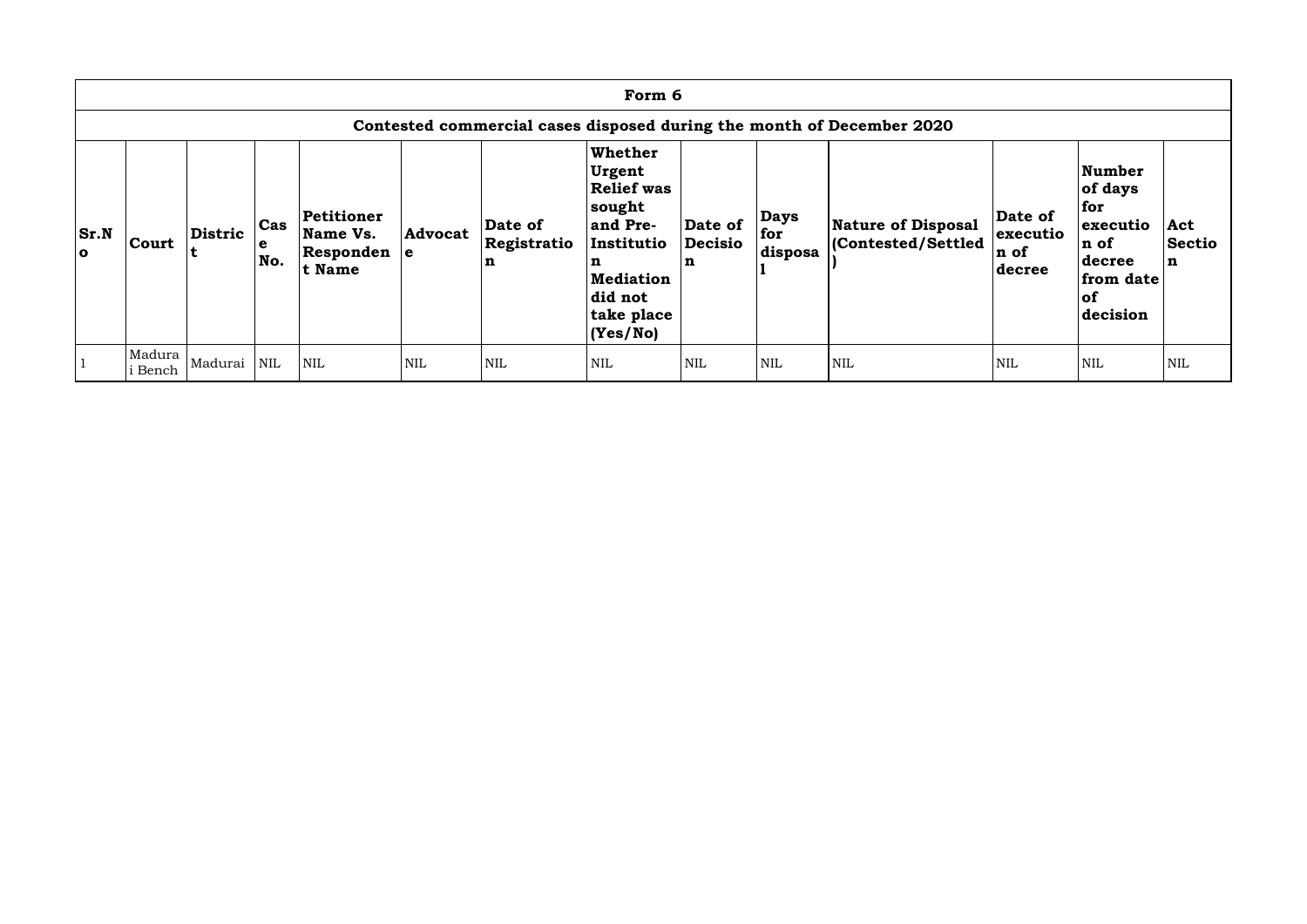| Form 7                                                        |          |                                                                 |                                                      |                                                       |                                                             |  |  |  |  |
|---------------------------------------------------------------|----------|-----------------------------------------------------------------|------------------------------------------------------|-------------------------------------------------------|-------------------------------------------------------------|--|--|--|--|
| Summary of Commercial Cases during the month of December 2020 |          |                                                                 |                                                      |                                                       |                                                             |  |  |  |  |
| <b>Sr.No Court</b>                                            | District | Total number of cases<br>pending on the 1st day of<br>the month | Total number of cases<br>instituted during the month | Total number of cases<br>disposed during the<br>month | Total number of<br>cases pending at the<br>end of the month |  |  |  |  |
| Madurai Bench                                                 | Madurai  | 11                                                              |                                                      |                                                       | T T                                                         |  |  |  |  |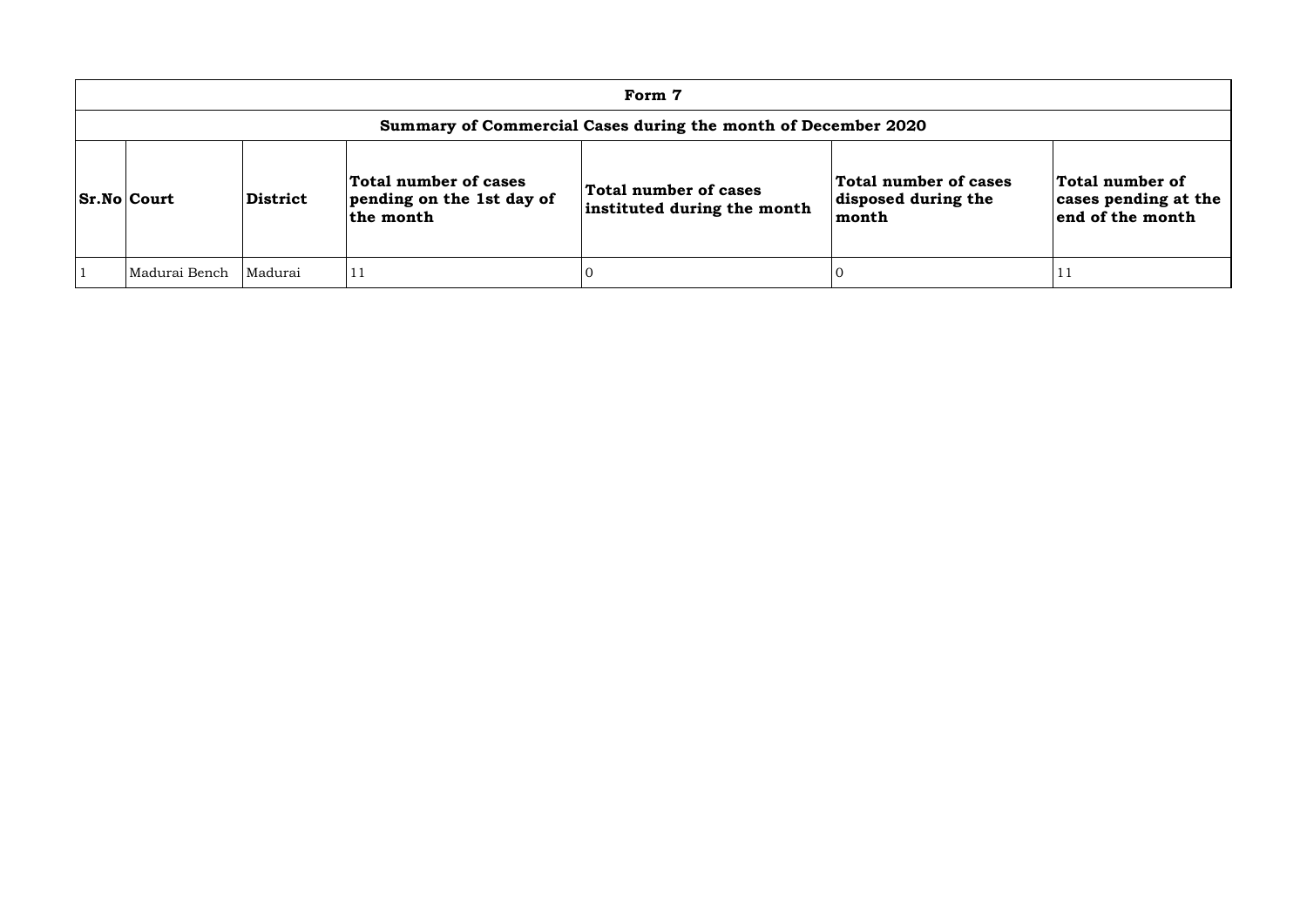## **DECEMBER 2020 COMMERCIAL DIVISION OF MADRAS HIGH COURT**

| Form 1                                                         |                                     |             |                                                      |     |                          |                               |                         |                      |  |
|----------------------------------------------------------------|-------------------------------------|-------------|------------------------------------------------------|-----|--------------------------|-------------------------------|-------------------------|----------------------|--|
| List of cases e-filed/e-mail during the month of December 2020 |                                     |             |                                                      |     |                          |                               |                         |                      |  |
| $ Sr.No $ Court                                                | $ {\rm District} \rangle_{\rm No.}$ | <b>Case</b> | <b>Petitioner Name Vs.</b><br><b>Respondent Name</b> |     | Advocate Advocate Mobile | <b>Advocate E-</b><br>mail Id | Date of<br>Registration | Date of e-<br>filing |  |
| Madras High<br>Court                                           | <b>Chennai</b>                      | <b>NIL</b>  | <b>NIL</b>                                           | NIL | <b>NIL</b>               | <b>NIL</b>                    | <b>NIL</b>              | <b>NIL</b>           |  |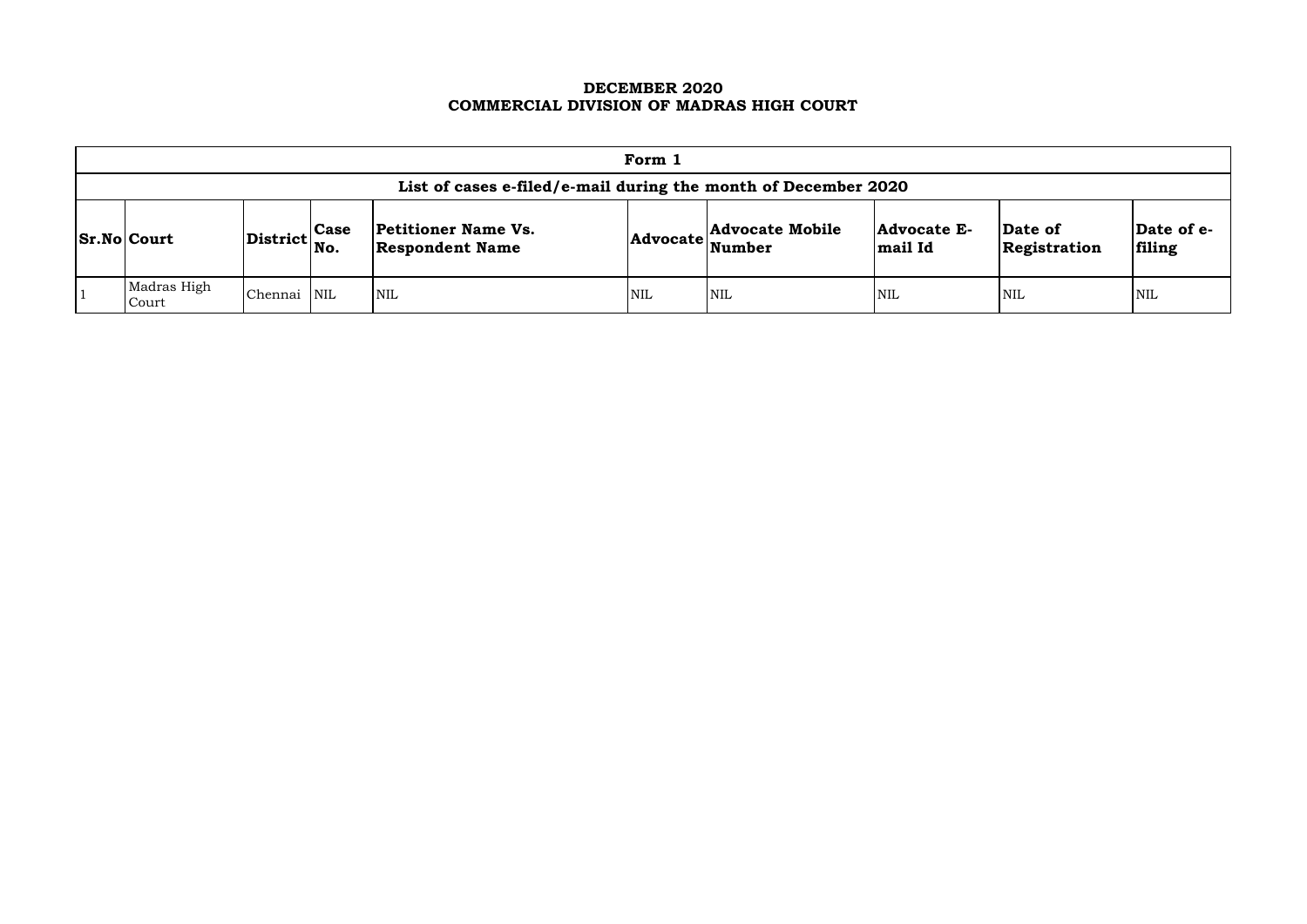|                | Form 2                  |                 |                       |                                                                                                                                                          |                                                                                                                           |                         |                                               |  |  |  |  |  |
|----------------|-------------------------|-----------------|-----------------------|----------------------------------------------------------------------------------------------------------------------------------------------------------|---------------------------------------------------------------------------------------------------------------------------|-------------------------|-----------------------------------------------|--|--|--|--|--|
|                |                         |                 |                       | List of cases in which e-payment of Court fees was made during the month of December 2020                                                                |                                                                                                                           |                         |                                               |  |  |  |  |  |
|                | <b>Sr.No Court</b>      | <b>District</b> | Case<br>No.           | Petitioner Name Vs. Respondent Name                                                                                                                      | <b>Advocate</b>                                                                                                           | Date of<br>Registration | Date of e-<br>payment of<br><b>Court Fees</b> |  |  |  |  |  |
| $\mathbf{1}$   | Madras<br>High<br>Court | Chennai         | <b>CS</b><br>340/2020 | P1-M/S.KALEESUWARI REFINERY PRIVATE LIMITED   1.M/S.VIJAYAN SUBRAMANIAN<br>VS. R1-M/S.SST AGENCIES                                                       | 2.M.V.BHASKAR 3.A.MURALI 4.R.S.SURIYA                                                                                     | 22/09/2020              | 21/09/2020                                    |  |  |  |  |  |
| 2              | Madras<br>High<br>Court | Chennai         | <b>CS</b><br>342/2020 | P1-SONY MUSIC ENTERTAINMENT INDIA PVT. LTD.<br>Vs. R1-JVKDS ENTERPRISES R2-ARUL TV R3-KAVIN<br>TV R4-VASANTHAM TV R5-SKM TV R6-IDHAYAM TV<br>R7-ARJUN TV | 1.M/S.ABISHEK JENASENAN 2.APARAJITHA<br>VISHWANATH VS. M/S.WARAON & SAI RAMS<br><b>P.NEETHI KUMAR</b>                     | 05.11.2020              | 03.11.2020                                    |  |  |  |  |  |
| $\overline{3}$ | Madras<br>High<br>Court | Chennai         | <b>CS</b><br>345/2020 | P1-M/S YSR FILMS PVT LTD Vs. R1-M/S VANSAN<br>MOVIES R-2 THE TAMIL NADU FILM PRODUCERS<br>COUNCIL                                                        | M/S.VIJAYAN SUBRAMANIAN M.V.BHASKAR<br>VS. M/S.G.VEERAPATHIRAN<br>M.SARFUDEENALIAHAMED                                    | 19/11/2020              | 18/11/2020                                    |  |  |  |  |  |
| $\overline{4}$ | Madras<br>High<br>Court | Chennai         | <b>CS</b><br>349/2020 | P1-ANGEL CHRISTIAN CHARITABLE FOUNDATION<br>INDIA Vs. R1-EVANS FRANCIS R2-GOD TV MOBILE<br>NETWORK LLP R3-AFFORDABLE CHRISTIAN APP<br><b>DEVELOPERS</b>  | 1.M/S.K.PREMCHANDAR 2.L.RAMPRASAD<br>3.N.C.VISHAL 4.ANAND & ANAND VS.<br>MR.RANGARAJAN REKHA SURESH M.P.<br>V.VINOTHKUMAR | 27/11/2020              | 18/11/2020                                    |  |  |  |  |  |
| $\overline{5}$ | Madras<br>High<br>Court | Chennai         | <b>CS</b><br>347/2020 | P1-M/S.STAR MUSIC Vs. R1-RASHEED<br>PADINHARAYIL R2-ABDUL MAJITH                                                                                         | 1.M/S.M.V.SWAROOP 2.H.S.HREDAI<br><b>3.V.PRASHANTH KIRAN</b>                                                              | 18/11/2020              | 11.11.2020                                    |  |  |  |  |  |
| 6              | Madras<br>High<br>Court | Chennai         | <b>CS</b><br>348/2020 | P1-M/S.YANTRA FINTECH INDIA LTD Vs. R1-<br>M/S.BIOMAX FUELS LTD. R2-M/S.IMC LIMITED                                                                      | 1.M/S.AL.GANTHIMATHI 2.L.PALANIMUTHU<br>3.AR.KARTHIK LAKSHMANAN                                                           | 04.11.2020              | 21/10/2020                                    |  |  |  |  |  |
| $\overline{7}$ | Madras<br>High<br>Court | Chennai         | <b>CS</b><br>351/2020 | P1-M/S.KALEESUWARI REFINERY PRIVATE LIMITED   1.M/S.VIJAYAN SUBRAMANIAN<br>VS. R1-M/S.SAI SATHYA SIRI EXIMM.                                             | 2.M.V.BHASKAR 3.A.MURALI 4.R.S.SURIYA                                                                                     | 24/11/2020              | 23/11/2020                                    |  |  |  |  |  |
| 8              | Madras<br>High<br>Court | Chennai         | <b>CS</b><br>353/2020 | P1-M/S.KALEESUWARI REFINERY PVT LTD VS. R1-<br>M/S.R.V.AGRO FOODS                                                                                        | 1.M/S.S.VIJAYAN SUBRAMANIAN<br>2.M.V.BHASKAR 3.A.MURALI                                                                   | 24/11/2020              | 23/11/2020                                    |  |  |  |  |  |
| $\overline{9}$ | Madras<br>High<br>Court | Chennai         | <b>CS</b><br>354/2020 | P1-M/S.KALEESUWARI REFINERY PVT LTD VS. R1-<br>M/S.SUBHALAKHMI AGRO FOODS                                                                                | 1.M/S.S.VIJAYAN SUBRAMANIAN<br>2.M.V.BHASKAR 3.A.MURALI                                                                   | 24/11/2020              | 23/11/2020                                    |  |  |  |  |  |
| 10             | Madras<br>High<br>Court | Chennai         | <b>CS</b><br>357/2020 | P1-M/S.KONCPT Vs. R1-M/S.KONCPT NEXT R2-<br><b>K.BRINDA ANGEL</b>                                                                                        | 1.M/S.S.VIJAYAN SUBRAMANIAN<br>2.M.V.BHASKAR 3.SUDHIR RAJA RAVINDRAN<br>VS. 1.M/S.S.MAHIMAIRAJ 2.M.RENTON<br>3.T.SATHIYA  | 19/11/2020              | 18/11/2020                                    |  |  |  |  |  |
| 11             | Madras<br>High<br>Court | Chennai         | <b>CS</b><br>356/2020 | P1- V.K.R.VENKATESAN VS. R1-S.ATHIAPPAN                                                                                                                  | 1.M/S.K.RAJASEKARAN 2.S.BALACHANDRAN<br>3.M.R.GOKUL KRISHNAN                                                              | 02.11.2020              | 29/10/2020                                    |  |  |  |  |  |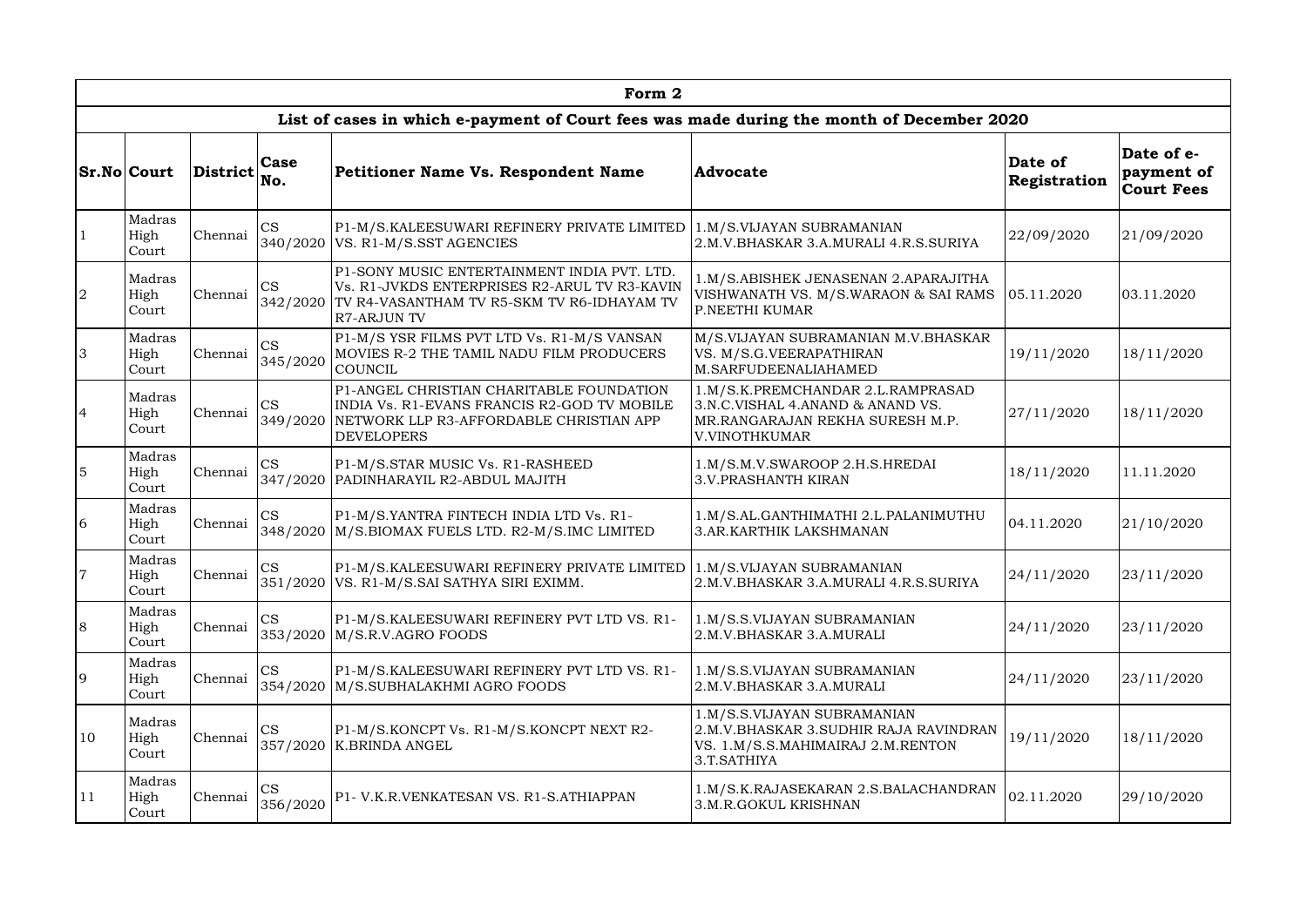|               | Form 2                  |                           |                       |                                                                                                                                                                                                                                                                                             |                                                                                                                       |                         |                                               |  |  |  |  |
|---------------|-------------------------|---------------------------|-----------------------|---------------------------------------------------------------------------------------------------------------------------------------------------------------------------------------------------------------------------------------------------------------------------------------------|-----------------------------------------------------------------------------------------------------------------------|-------------------------|-----------------------------------------------|--|--|--|--|
|               |                         |                           |                       | List of cases in which e-payment of Court fees was made during the month of December 2020                                                                                                                                                                                                   |                                                                                                                       |                         |                                               |  |  |  |  |
|               | <b>Sr.No Court</b>      | $ Distriet _{No.}^{\sim}$ | <b>Case</b>           | Petitioner Name Vs. Respondent Name                                                                                                                                                                                                                                                         | Advocate                                                                                                              | Date of<br>Registration | Date of e-<br>payment of<br><b>Court Fees</b> |  |  |  |  |
| 12            | Madras<br>High<br>Court | Chennai                   | <b>CS</b><br>359/2020 | P1-M/S.HAJEE A.P BAVA INFRA PVT. LTD. VS. R1-<br>LNV TECHNOLOGY PVT. LTD.                                                                                                                                                                                                                   | 1.M/S.RAMYA SUBRAMANIAM 2.SRIRAM<br>VENKATAVARADAN VS.<br>1.M/S.U.KARUNAKARAN<br>2.P.V.SATHIYANARAYANAN 3.V.SITHANNAN | 02.11.2020              | 16/10/2020                                    |  |  |  |  |
| 13            | Madras<br>High<br>Court | Chennai                   | <b>CS</b><br>362/2020 | P1-M/S.HAJEE A.P.BAVA AND COMPANY<br>CONSTRUCTIONS PVT. LTD. VS. R1-LNV<br>TECHNOLOGY PVT. LTD.                                                                                                                                                                                             | 1.M/S.RAMYA SUBRAMANIAM 2.SRIRAM<br>VENKATAVARDAN                                                                     | 02.11.2020              | 15/10/2020                                    |  |  |  |  |
| 14            | Madras<br>High<br>Court | Chennai                   | <b>CS</b><br>387/2020 | P1-M/S.MRF LTD. VS. R1-SUMIT GUMBER                                                                                                                                                                                                                                                         | 1.M/S.MADHAN BABU 2.JACOB KURIAN<br><b>3. NARAYANA PRASAD</b>                                                         | 19/11/2020              | 17/11/2020                                    |  |  |  |  |
| <sup>15</sup> | Madras<br>High<br>Court | Chennai                   | <b>CS</b>             | P1-M/S KALEESUWARI REFINERY PVT LTD VS. R1-<br>386/2020   M/S.SRI SATHYA NARAYANA TRADERS                                                                                                                                                                                                   | 1.M/S.S.VIJAYAN SUBRAMANIAN<br>2.M/V.BHASKAR 3.A.MURALI                                                               | 15/12/2020              | 14/12/2020                                    |  |  |  |  |
| <sup>16</sup> | Madras<br>High<br>Court | Chennai                   | <b>CS</b><br>396/2020 | P1-SOUTH INDIA SURGICAL COMPANY LTD. VS. R1-<br>GOLDEN SPORTS AND SURGICAL INDUSTRIES                                                                                                                                                                                                       | 1.M/S M.S.BHARATH 2.K.PREMCHANDAR<br>3.L.RAMPRASAD                                                                    | 14/12/2020              | 10.12.2020                                    |  |  |  |  |
| 17            | Madras<br>High<br>Court | Chennai                   | <b>CS</b><br>399/2020 | P1-S.SUDHAKAR P-2 SHRI LAKSHMI AGRO FOODS<br>PVT. LTD. P-3 SHRI LAKSHMI AGRO FOODS P-4<br>ADHAVAN AGROS VS. R1-JAYAPRIYA FOOD<br>PRODUCTS PRIVATE LIMITED R-2 CHINNASAMY<br>RAJAGOPALAN JAYASANKAR R-3 RANGASAMY<br>KASTHURI R-4 RAMAMOORTHY SIVASUBRAMANIAN<br>R-5 RAMAMOORTHY TAMILSELVAN | 1.M/S.R.PARTHASARATHY 2.RAHUL BALAJI<br>3. MADHAN BABU VS.                                                            | 16/12/2020              | 16/12/2020                                    |  |  |  |  |
| 18            | Madras<br>High<br>Court | Chennai                   | <b>CS</b>             | P1-KEPL ENGINEERING PVT. LTD. VS. R1-GLORY<br>400/2020 INDUSTRIAL CONSTRUCTIONS PVT. LTD.                                                                                                                                                                                                   | 1.M/S.R AND P PARTNERS                                                                                                | 10.11.2020              | 06.11.2020                                    |  |  |  |  |
| <sup>19</sup> | Madras<br>High<br>Court | Chennai                   | <b>CS</b><br>402/2020 | P1-R.AYUBKHAN VS. R1-M/S.KALAIGNAR PVT.LTD.                                                                                                                                                                                                                                                 | 1.M/S.M.V.SWAROOP 2.H.S.HREDAI<br><b>3.V.PRASHANTH KIRAN</b>                                                          | 03.12.2020              | 01.12.2020                                    |  |  |  |  |
| 20            | Madras<br>High<br>Court | Chennai                   | <b>CS</b>             | P1-TIRUMALA MILK PRODUCTS PVT. LTD. VS. R1-<br>401/2020 M/S.RAGHAV FOOD INDUSTRIES                                                                                                                                                                                                          | 1.M/S.P.V.BALASUBRAMANIAM<br>2.G. ABRAHAM PRABHU 3. VIJAY GURUDASS                                                    | 18/12/2020              | 16/12/2020                                    |  |  |  |  |
| 21            | Madras<br>High<br>Court | Chennai                   | <b>CS</b>             | P1-M/S.NOVEX COMMUNICATIONS PVT. LTD. VS.<br>407/2020 R1-DXC TECHNOLOGY PVT. LTD.                                                                                                                                                                                                           | 1.M/S.BFS LEGAL 2.P.V.BALASUBRAMANIAM<br>3.D.FERDINAND                                                                | 17/12/2020              | 16/12/2020                                    |  |  |  |  |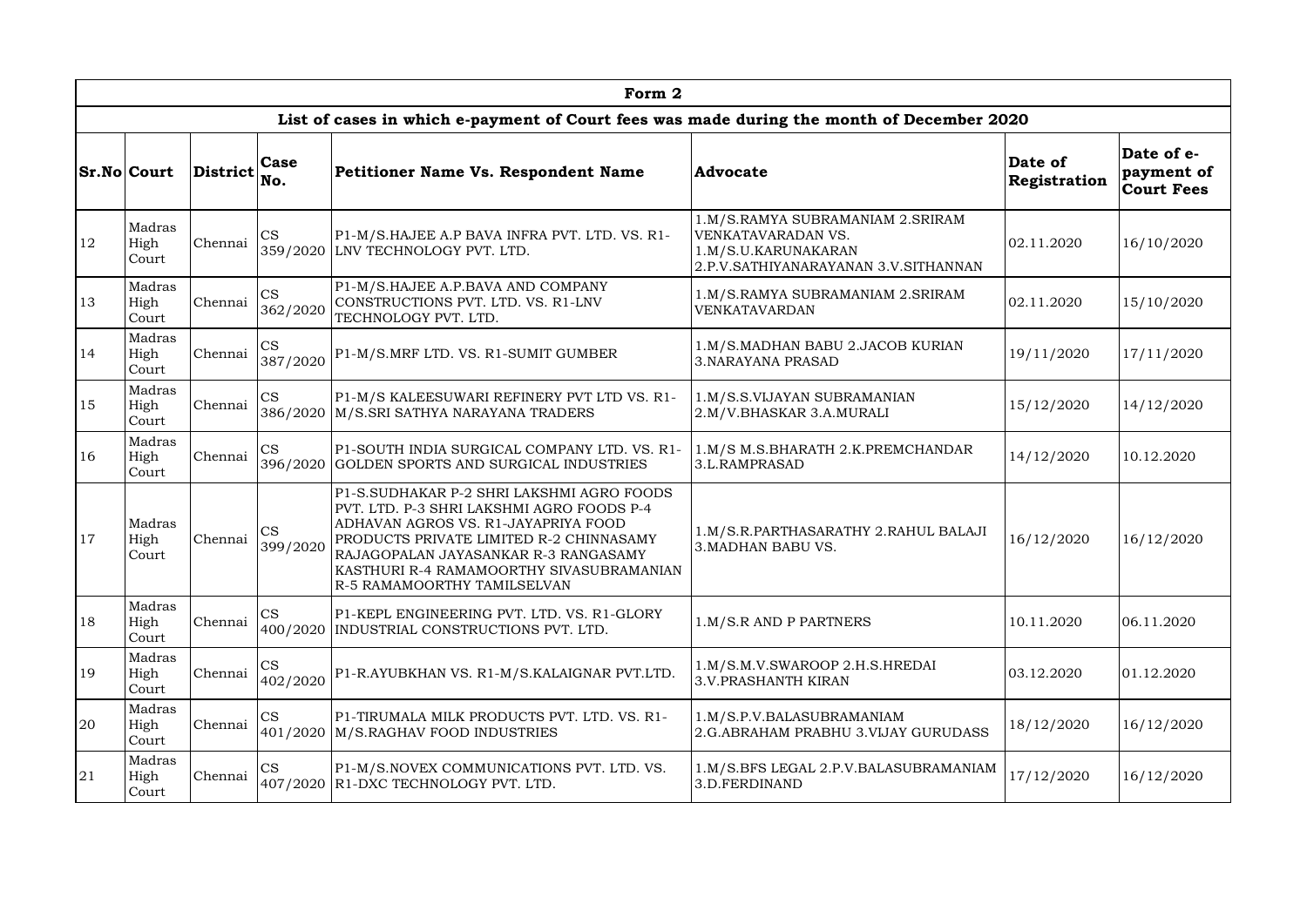|                      |          |            | Form 3                                                                                         |            |                                                                                                            |                         |
|----------------------|----------|------------|------------------------------------------------------------------------------------------------|------------|------------------------------------------------------------------------------------------------------------|-------------------------|
|                      |          |            | List of cases in which Electronic Service of Process has taken place during the month of Decer |            |                                                                                                            |                         |
| <b>Sr.No Court</b>   | District | Case No.   | <b>Petitioner Name Vs.</b><br><b>Respondent Name</b>                                           |            | $\begin{array}{ c c }\n\hline \text{Advocate} & \text{Date of} \\ \hline \text{Resistration}\n\end{array}$ | Date o<br><b>Proces</b> |
| Madras High<br>Court | Chennai  | <b>NIL</b> | <b>NIL</b>                                                                                     | <b>NIL</b> | <b>NIL</b>                                                                                                 | <b>NIL</b>              |

## **List of Cream of December 2020**

## **of Electronic Service of**

**Process**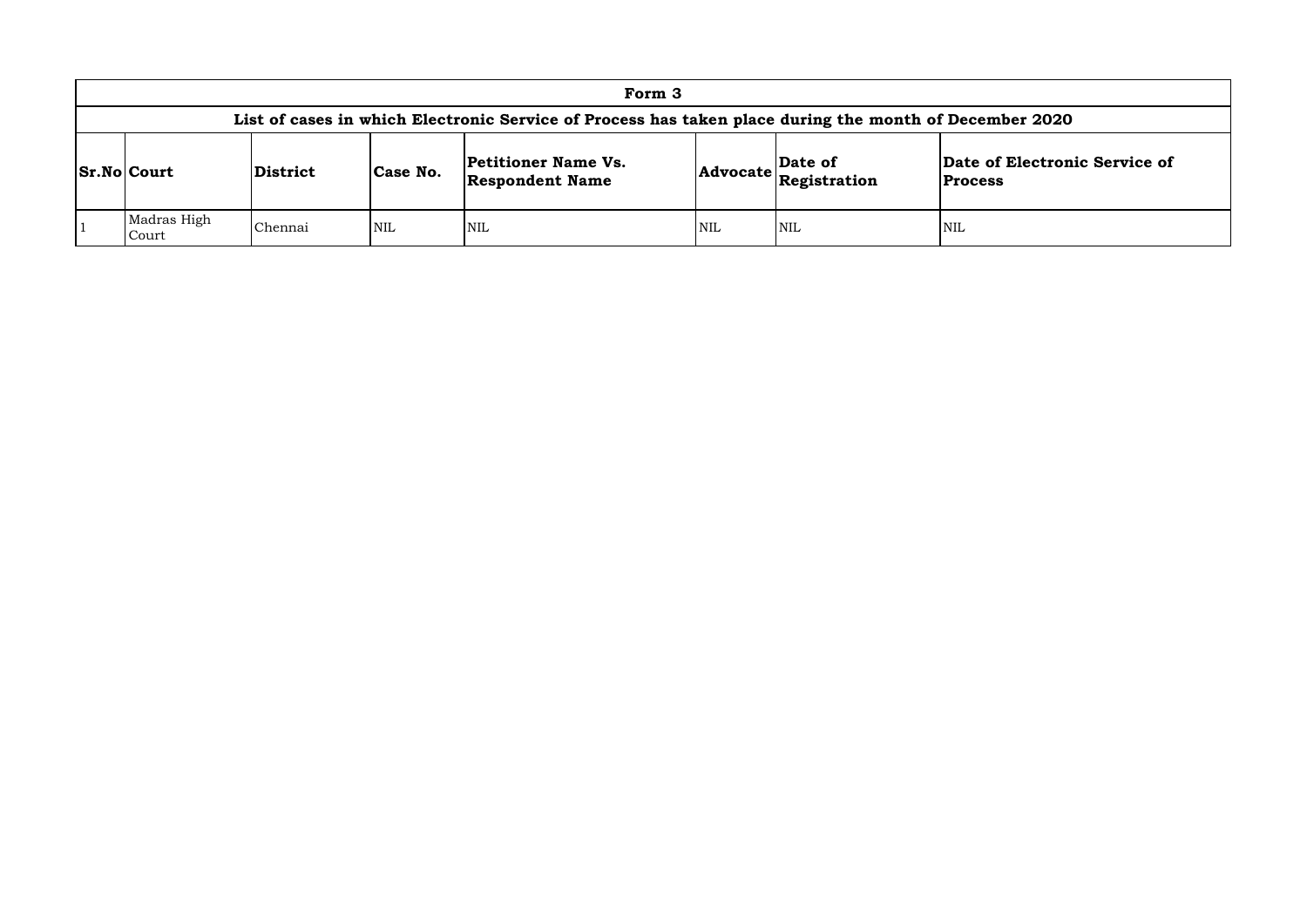|                                                                                 |                   |          |                   |           | Form 4           |                                      |  |  |
|---------------------------------------------------------------------------------|-------------------|----------|-------------------|-----------|------------------|--------------------------------------|--|--|
| List of total no. of cases randomly allocated during the month of December 2020 |                   |          |                   |           |                  |                                      |  |  |
| Sr.No                                                                           | Court             | District | <b>Court Name</b> | Court No. | <b>Case Type</b> | <b>Case Count (No. of cases rand</b> |  |  |
|                                                                                 | Madras High Court | Chennai  | Commercial        |           | Civil Suit       | 456                                  |  |  |

# **domly allocated)**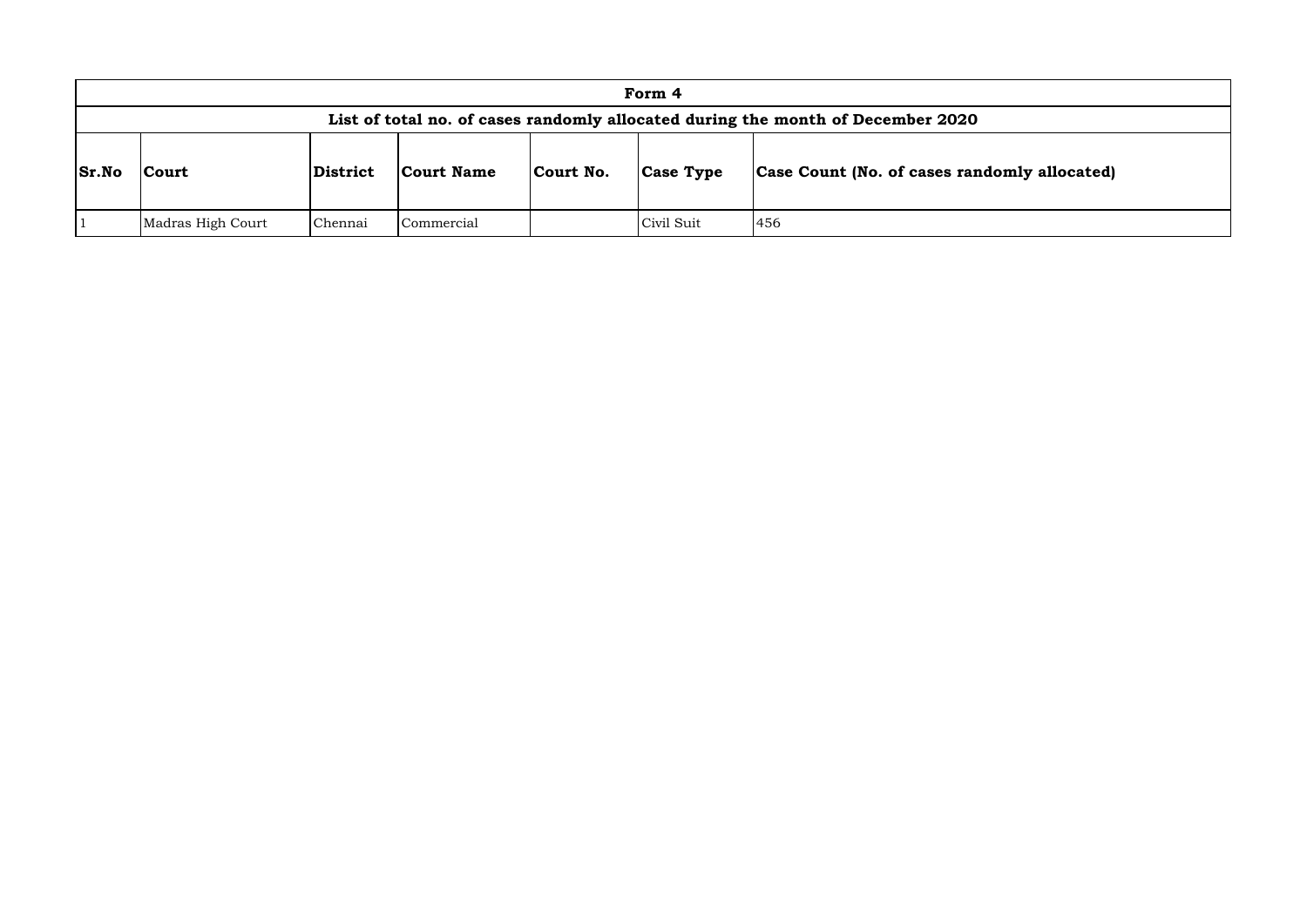|                | Form 5                  |                 |                       |                                                                                                                                                                             |                                                                                                                                 |                         |                                                            |  |  |  |  |  |
|----------------|-------------------------|-----------------|-----------------------|-----------------------------------------------------------------------------------------------------------------------------------------------------------------------------|---------------------------------------------------------------------------------------------------------------------------------|-------------------------|------------------------------------------------------------|--|--|--|--|--|
|                |                         |                 |                       | List of cases in which Case Management Hearing was held during the month of December 2020                                                                                   |                                                                                                                                 |                         |                                                            |  |  |  |  |  |
|                | <b>Sr.No Court</b>      | <b>District</b> | Case<br>No.           | Petitioner Name Vs. Respondent Name                                                                                                                                         | <b>Advocate</b>                                                                                                                 | Date of<br>Registration | <b>Date of Case</b><br><b>Management</b><br><b>Hearing</b> |  |  |  |  |  |
| $\mathbf{1}$   | Madras<br>High<br>Court | Chennai         | CS<br>605/2013        | P1-M/S.NICO QUALITY PRODUCTS VS. R1-M/S.<br>N.C. ARYA SNUFF AND CIGAR R-2 M/S. SAKTHI<br>SNUFF CO R-3 M/S. ADINAYAGAN AGENCIES R-<br>4 V.SHANKAR AMARNATH R-5 V.SREENIVASAN | 1.M/S.C.SEETHAPATHY 2.A.UMASHANKAR<br>3.S.P.ARTHI VS. 1.M/S.G.RAJAN<br>2.R.RAJARAJAN 3.R.DILLIKUMAR<br>4.K.MYILSAMY             | 18-12-2013              | 02-12-2020                                                 |  |  |  |  |  |
| $\overline{2}$ | Madras<br>High<br>Court | Chennai         | <b>CS</b><br>882/2013 | P1-M/S.N.C.ARYA SNUFF & CIGAR CO VS. R1-<br>M/S.NICO QUALITY PRODUCTS R-2 K.C.VIJAY<br>R-3 ZNANAKANABADY R-4 ANURADHA                                                       | 1.M/S.G.RAJAN 2.R.RAJARAJAN 3.R.DILLI<br>KUMAR VS. 1.M/S.P.R.RAMAN<br>2.C.SEETHAPATHY 3.A.UMASANKAR                             |                         | 02-12-2020                                                 |  |  |  |  |  |
| 3              | Madras<br>High<br>Court | Chennai         | <b>CS</b>             | P1-BHARANI PICTURES PRIVATE LIMITED VS.<br>381/2019   R1-SRI VENKATESWARABAKTHI CHANNEL                                                                                     | 1.M/S.PL.NARAYANAN 2.R. VIGNESHKUMAR<br>3.S. JERALD LENIN VS. 1.M/S.ARUN<br>C.MOHAN 2.VASUNDHARA ARUN 3.BRINDA<br><b>MOHAN</b>  | 24-06-2019              | 03-12-2020                                                 |  |  |  |  |  |
| $\overline{4}$ | Madras<br>High<br>Court | Chennai         | <b>CS</b>             | P1-MILLENNIUM DETERGENTS & Chemicals Sdn<br>Bhd VS. R1-M/S.SAUNDARYA ASSOCIATES R-2<br>459/2016 M.KARUNANIDHI R-3 A.MANIVASAKAM R-4<br>M/S.WEGO R-5 S.VENKATRAJ             | 1.M/S.B.CHANDRASEKARAN 2.RAJKISHORE<br>BHAGWATSARAN VS. 1.M/S.RAMALINGAM &<br>ASSO 2.M/S.S.P.PRABAKARAN                         | $ 21-07-2016$           | 04-12-2020                                                 |  |  |  |  |  |
| 5              | Madras<br>High<br>Court | Chennai         | <b>CS</b><br>822/2013 | P1-UNIMED TECHNOLOGIES LTD P-2 SUN<br>PHARMACEUTICAL INDUSTRIES LIMITED VS.<br>R1-CADILA HEALTHCARE LTD R-2 ZYDUS<br>HEALTHCARE LIMITED                                     | 1.M/S.ARUN.C.MOHAN 2.BRINDA MOHAN<br>3.S.SUBA SHINY VS. 1.M/S.C.DANIEL<br>2.GLADYS DANIEL                                       | 29-11-2013              | 07-12-2020                                                 |  |  |  |  |  |
| 6              | Madras<br>High<br>Court | Chennai         | <b>CS</b>             | P1-LEGRANT FRANCE P-2 NOVATEUR<br>ELECTRICAL AND Digital Systems Pvt.Ltd., VS.<br>334/2016 R1-ASWIN SEKAR R-2 SUBRAMANI and 12 other<br>Respondents                         | 1.M/S.ARUN C MOHAN 2.VASUNDHARA ARUN<br>3. BRINDHA MOHAN Vs. 1.M/S. MURUGESH<br>KASIVEL 2.A.RAJA MOHAMED 3.M/S.KURIAN<br>& ASSO |                         | 08-12-2020                                                 |  |  |  |  |  |
| $\overline{7}$ | Madras<br>High<br>Court | Chennai         | <b>CS</b><br>91/2018  | P1-M/S ALLIED INVESTMENTS AMP Housing<br>P.Ltd, P-2 M/S ZENITH REAL ESTATES VS. R1-<br>M/S.SAI SUPREME HOLDINGS Co. Pvt.Ltd.                                                | 1.M/S.BFS LEGAL 2.K.M.AASIMSHEHZAD<br>3.P.V.BALASUBRAMANIAM VS. 1.M/S.ARUN<br>KARTHIK MOHAN 2.SUHRITH<br>PARTHASARATHY          | $ 07-02-2018 $          | 08-12-2020                                                 |  |  |  |  |  |
| 8              | Madras<br>High<br>Court | Chennai         | <b>CS</b><br>643/2019 | P1-M/S.PENNA CEMENT INDUSTRIES LTD VS.<br>R1-M/S.OSYAN PROPERTY-CHENNAI R-2<br>ABHINAY MEHTA R-3 ABHISHEK MEHTA                                                             | M/S.A.E.RAVICHANDRAN                                                                                                            |                         | 08-12-2020                                                 |  |  |  |  |  |
| 9              | Madras<br>High<br>Court | Chennai         | <b>CS</b>             | P1-M/S.PENNA CEMENT INDUSTRIES Limited<br>VS. R1-M/S.URBAN TREE INFRASTRUCTURE (P)<br>555/2015 Limited R-2 ABHINAY MEHTA R-3 ABHISHEK<br><b>MEHTA</b>                       | 1.M/S.S.VENKATESAN 2.UMA VENKATESAN<br>3.S.KRISHNA RAO VS. 1.M/S.AAV PARTNERS<br>2.A.PREMKUMAR 3.S.SENTHIL                      | 10-07-2015              | 08-12-2020                                                 |  |  |  |  |  |
| 10             | Madras<br>High<br>Court | Chennai         | <b>CS</b><br>562/2015 | P1-M/S.PENNA CEMENT INDUSTRIES VS. R1-<br>M/S. OSYAN PROPERTY (INDIA) R-2 MR<br>ABHINAY MEHTA R-3 MR ABHISHEK MEHTA                                                         | 1.M/S.S.VENKATESAN 2.UMA VENKATESAN<br>3.S.KRISHNA RAO VS. 1.M/S.AAV PARTNERS<br>2.A.PREMKUMAR 3.S.SENTHIL                      | 13-07-2015              | 08-12-2020                                                 |  |  |  |  |  |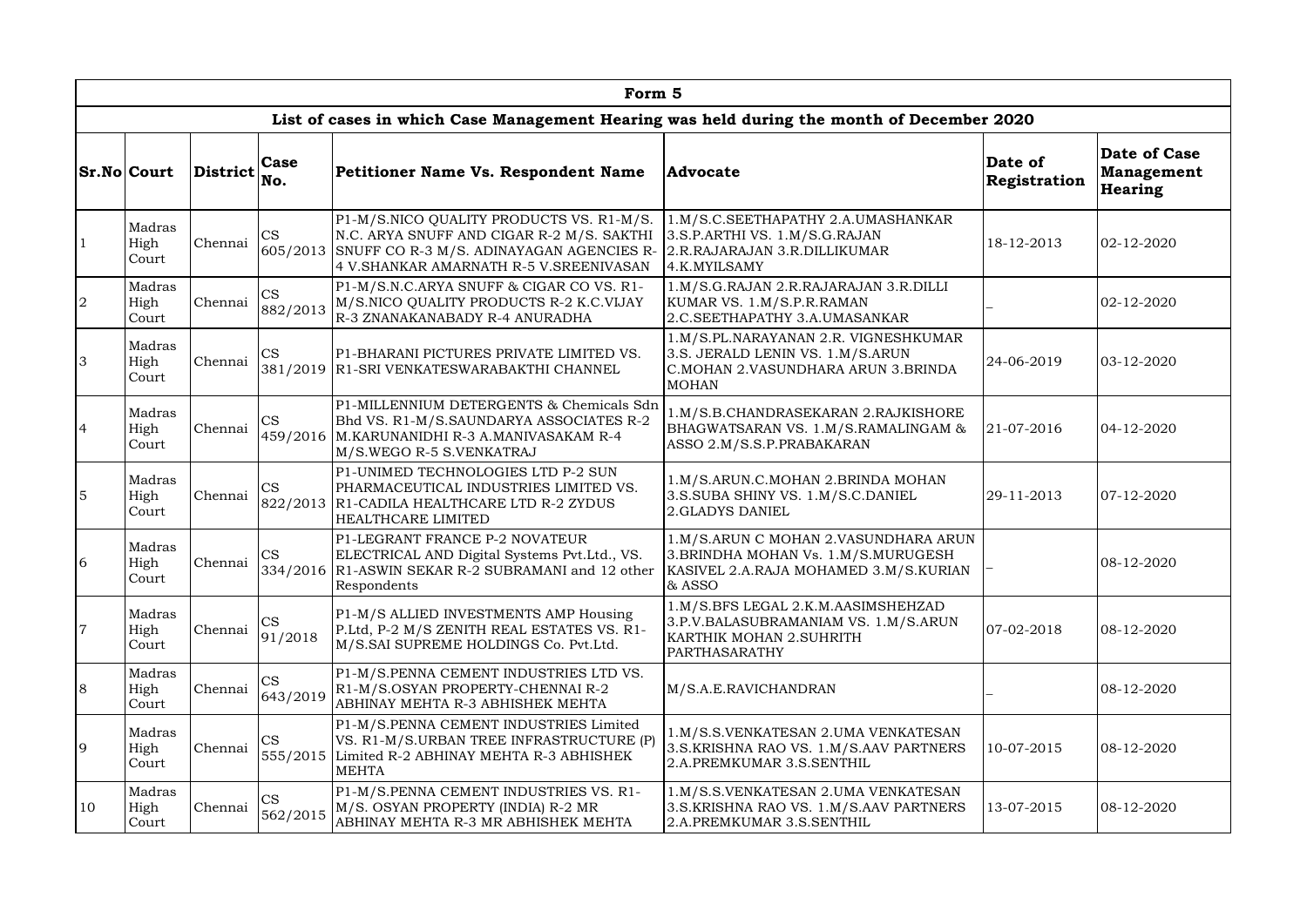|               |                         |                 |                           | Form 5                                                                                                                                                                             |                                                                                                                                         |                         |                                              |
|---------------|-------------------------|-----------------|---------------------------|------------------------------------------------------------------------------------------------------------------------------------------------------------------------------------|-----------------------------------------------------------------------------------------------------------------------------------------|-------------------------|----------------------------------------------|
|               |                         |                 |                           | List of cases in which Case Management Hearing was held during the month of December 2020                                                                                          |                                                                                                                                         |                         |                                              |
|               | <b>Sr.No Court</b>      | <b>District</b> | <b>Case</b><br>No.        | <b>Petitioner Name Vs. Respondent Name</b>                                                                                                                                         | <b>Advocate</b>                                                                                                                         | Date of<br>Registration | Date of Case<br><b>Management</b><br>Hearing |
| 11            | Madras<br>High<br>Court | Chennai         | CS<br>921/2017            | P1-M/S.NOVEX COMMUNICATIONS Pvt. Ltd. VS.<br>R1-GRT HOTELS AND RESORTS PVT.LTD R-2<br>HOTEL GRT GRAND CHENNAI                                                                      | 1.M/S.BFS LEGAL 2.P.V.BALASUBRAMANIAM<br>3.D.FERDINAND VS. 1.M/S.K.SENTHIL KUMAR 28-11-2017<br>2.L.MUNISWAMY 3.A.MANIKANDAN             |                         | 09-12-2020                                   |
| 12            | Madras<br>High<br>Court | Chennai         | <b>CS</b><br>734/2009     | M/S.PYRAMID SAIMIRA PRODUCTION VS.<br>M/S.SREE RAAM FILMS PVT LTD.,                                                                                                                | MR.A.CHIDAMBARAM Vs. M/S.R.PRASAD<br><b>D.NAGESH BABU</b>                                                                               | 24-08-2009              | 10-12-2020                                   |
| 13            | Madras<br>High<br>Court | Chennai         | <b>CS</b>                 | P1-AKS JEWELLERY Vs. R1-THE NEW INDIA<br>591/2019 ASSURANCE CO.LTD                                                                                                                 | 1.M/S.N.P.VIJAY KUMAR 2.R.PRADEEP Vs.<br>1.M/S.S.R.SUNDAR 2.A.S.SUBRAMANIAN                                                             | $ 01-10-2019 $          | 10-12-2020                                   |
| 14            | Madras<br>High<br>Court | Chennai         | <b>CS</b>                 | P1-P.C.DURAISAMY P2- SAKTHI MASALA (P)<br>546/2014 LTD. VS. R1-M/S.MUTHU MASALA                                                                                                    | 1. RAJESH RAMANATHAN 2. R. VASUDEVAN<br>3.M.SATHIAVEL VS.<br>1.M/S.P.C.N.RAGHUPATHY 2.S.LOGANATHAN<br>3.N.R.SRINATH                     |                         | 15-12-2020                                   |
| 15            | Madras<br>High<br>Court | Chennai         | <b>CS</b><br>751/2014     | P1-A SQUARE HOUSING DEVELOPMENT PVT<br>LTD., VS. R1-LAKKNA HOUSING PVT LTD R-2<br>T.M.G.ASSOCIATES R-3 TULIA<br>INFRASTRUCTURES PVT., Ltd., R-4 AHMED<br><b>AADHIL</b>             | 1.M/S.M.KAMALANATHAN 2.JANA<br>GOVARTHANA MAHESWARAN 3.JANA<br>NARAYANA VIGHNESHWARAN VS.<br>1.M/S.S.PARISUTHAM<br>2.M/S.DR.P.VASUDEVAN | 17-11-2014              | 15-12-2020                                   |
| <sup>16</sup> | Madras<br>High<br>Court | Chennai         | $\mathbf{CS}$<br>334/2018 | P1-NETSWEEPER INC., A COMPANY Vs. R1-<br>NETSWEEPER TECHNOLOGIES PVT.Ltd., R-2<br>C.GAJAPATHY and 4 other Respondents                                                              | 1.M/S.FOX MANDAL & ASSOCIATES VS.<br>1.M/S.S.JAYACHANDRAN 2.S.JAYASEELAN                                                                | 29-05-2018              | 15-12-2020                                   |
| 17            | Madras<br>High<br>Court | Chennai         | <b>CS</b>                 | P1-M/S.THIRUVANNAMALAI POTHYS VS. R1-<br>THE UNITED INDIA INSURANCE Company Ltd.,<br>444/2017 R-2 UNITED INDIA INSURANCE COMPANY Ltd.,<br>R-3 THE BANK OF BARODA, Thiruvannamalai. | 1.M/S.M.SANTHANARAMAN 2.M.R.SIVAKUMAR<br>VS. 1.M/S.NAGESWARAN & NARICHANIA<br>2.M/S.P.V.RAMACHANDRAN<br>3.V.SUNDARARAMAN                | 14-06-2017              | 17-12-2020                                   |
| 18            | Madras<br>High<br>Court | Chennai         | <b>CS</b>                 | P1-SYMED LABS LIMITED VS. R1-MR.ALLA<br>571/2013   VENKATA REDDY R-2 LEE PHARMA LIMITED                                                                                            | 1.M/S.BRINDA MOHAN 2.S.SUBA SHINY<br>3.S.DIWAKAR VS. 1.M/S.YOGESH<br>KANNADASAN 2.N.SIVABHARATHI<br>3.B.KARTHIK                         | 27-08-2013              | 21-12-2020                                   |
| 19            | Madras<br>High<br>Court | Chennai         | <b>CS</b><br>81/2018      | P1-C.T.SUNDARAM VS. R1-M/S VARSHA<br>CONSTRUCTION R-2 MILITARY ENGINEERING<br>SERVICES R-3 MADRAS REGIMENTAL CENTRE                                                                | 1.M/S.PAUL AND PAUL J2. HUDSON SAMUEL<br>& PARTNERS VS. 1.M/S.SURANA & SURANA<br>2.G.KALYAN JHABAKH                                     | $02 - 02 - 2018$        | 21-12-2020                                   |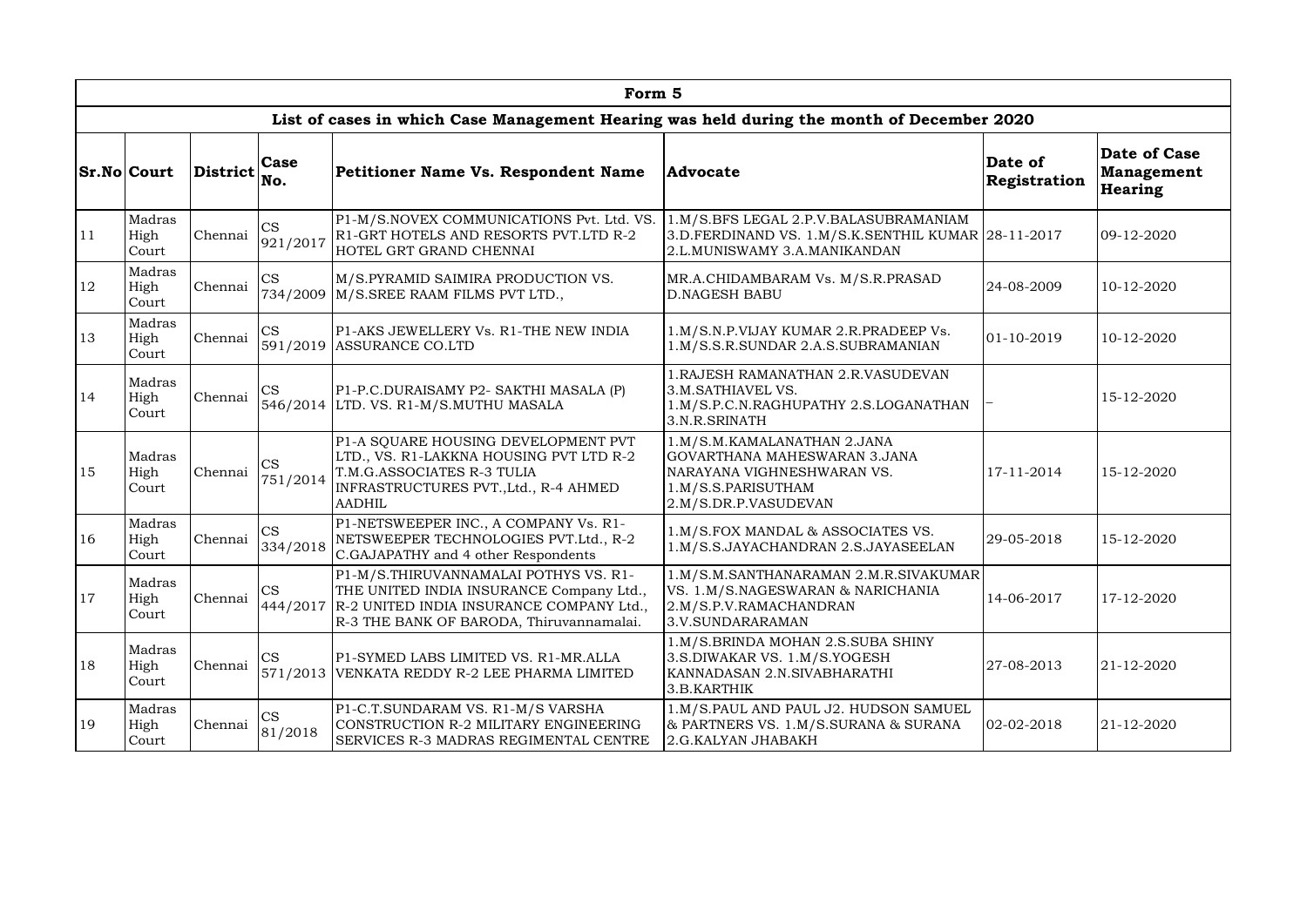|                         | Form 6                      |                                      |                           |                                                                                                                                                                                                                                    |                                                                                                                                                                                 |                             |                                                                                                                                                 |                                          |                          |                                                                        |                                       |                                                                                                  |                                     |
|-------------------------|-----------------------------|--------------------------------------|---------------------------|------------------------------------------------------------------------------------------------------------------------------------------------------------------------------------------------------------------------------------|---------------------------------------------------------------------------------------------------------------------------------------------------------------------------------|-----------------------------|-------------------------------------------------------------------------------------------------------------------------------------------------|------------------------------------------|--------------------------|------------------------------------------------------------------------|---------------------------------------|--------------------------------------------------------------------------------------------------|-------------------------------------|
|                         |                             |                                      |                           |                                                                                                                                                                                                                                    | Contested commercial cases disposed during the month of December 2020                                                                                                           |                             |                                                                                                                                                 |                                          |                          |                                                                        |                                       |                                                                                                  |                                     |
| $\overline{\mathbf{o}}$ | t                           | <b>Sr.N Cour Distri</b><br><b>ct</b> | Case<br>No.               | <b>Petitioner Name</b><br>Vs. Respondent<br><b>Name</b>                                                                                                                                                                            | <b>Advocate</b>                                                                                                                                                                 | Date of<br>Registrati<br>on | Whether<br>Urgent<br><b>Relief</b><br>was<br>sought<br>and Pre-<br>Instituti<br>on<br><b>Mediatio</b><br>n did<br>not take<br>place<br>(Yes/No) | Date of<br><b>Decisio</b><br>$\mathbf n$ | <b>Days</b><br>for<br>al | <b>Nature of</b><br><b>Disposal</b><br>dispos (Contested/Sett)<br>led) | Date of<br>executi<br>on of<br>decree | <b>Number</b><br>of days<br>for<br>executi<br>on of<br>decree<br>from<br>date of<br>decisio<br>n | Act<br><b>Sectio</b><br>$\mathbf n$ |
|                         | Madr<br>as<br>High<br>Court | Chenna                               | <b>CS</b><br>828/20<br>12 | P1-S.VIMALA VS. R1-<br><b>V.SHANKAR</b><br>KRISHNAA & 4<br><b>OTHERS R2-</b><br>M/S.SURYA GEARS<br>$R3-$<br>S.VENUGOPALAKRIS<br>HNAN R4-M/S. SREE<br><b>BHOOMA DEVI LAND</b><br>DEVELOPERS PVT.<br>LTD R5MANAPPURAM<br>FINANCE LTD | 1.M/S.R.THIAGARAJA<br>N 2.VASUDHA<br>THIAGARAJAN VS.<br>I.MR.T.JEEVANANTH<br>AM<br>2.MR.G.NAGARAJAN<br>3.M/S.S.PARTHASAR<br>ATHY 4.B.ANTONY<br><b>ROYSTON</b><br>5.S.CHOLARASAN | 20/12/2012                  |                                                                                                                                                 | 01.12.202<br>$\overline{0}$              | —                        | Dismissed as<br>settled out of court                                   |                                       |                                                                                                  |                                     |
| 2                       | Madr<br>as<br>High<br>Court | Chenna                               | <b>CS</b><br>210/20<br>19 | P1-MATHIVANAN VS.<br><b>R1-OWNERS AND</b><br><b>PARTIES</b><br><b>INTERESTED</b>                                                                                                                                                   | 1.M/S.P.MUTHUSAM<br>Y 2. DHRUVA C.K.V<br>3.P.C.<br>NAVEENKUMAR VS.<br>1.MR.K.MANOJ<br><b>MENON</b><br>2.M/S.S.VASUDEVAN<br>3.K.KRISHNASWAMY                                     | 20/03/2019                  |                                                                                                                                                 | 04.12.202<br>$\overline{0}$              |                          | Decreed                                                                |                                       |                                                                                                  |                                     |
| 3                       | Madr<br>as<br>High<br>Court | Chenna<br>$\mathbf{i}$               | <b>CS</b><br>184/20<br>20 | P1-SUN<br>PHARMACEUTICAL<br>INDUSTRIES LIMITED<br>VS. R1-THE MADRAS<br>PHARMACEUTICALS<br>R2-SOFTGEL<br><b>HEALTHCARE</b><br>PVT.LTD.                                                                                              | $1.M/S.$ RAJESH<br><b>RAMANATHAN</b><br>2.S.SRIRAMAN<br>3.S.DIWAKAR Vs.<br>1.M/S.T.D.SELVAN<br><b>BABU</b><br>2.M.S.RAJENDRAN                                                   | 13/08/2020                  |                                                                                                                                                 | 09.12.202<br>$\overline{0}$              |                          | Decree in Terms of<br>MOC                                              |                                       |                                                                                                  |                                     |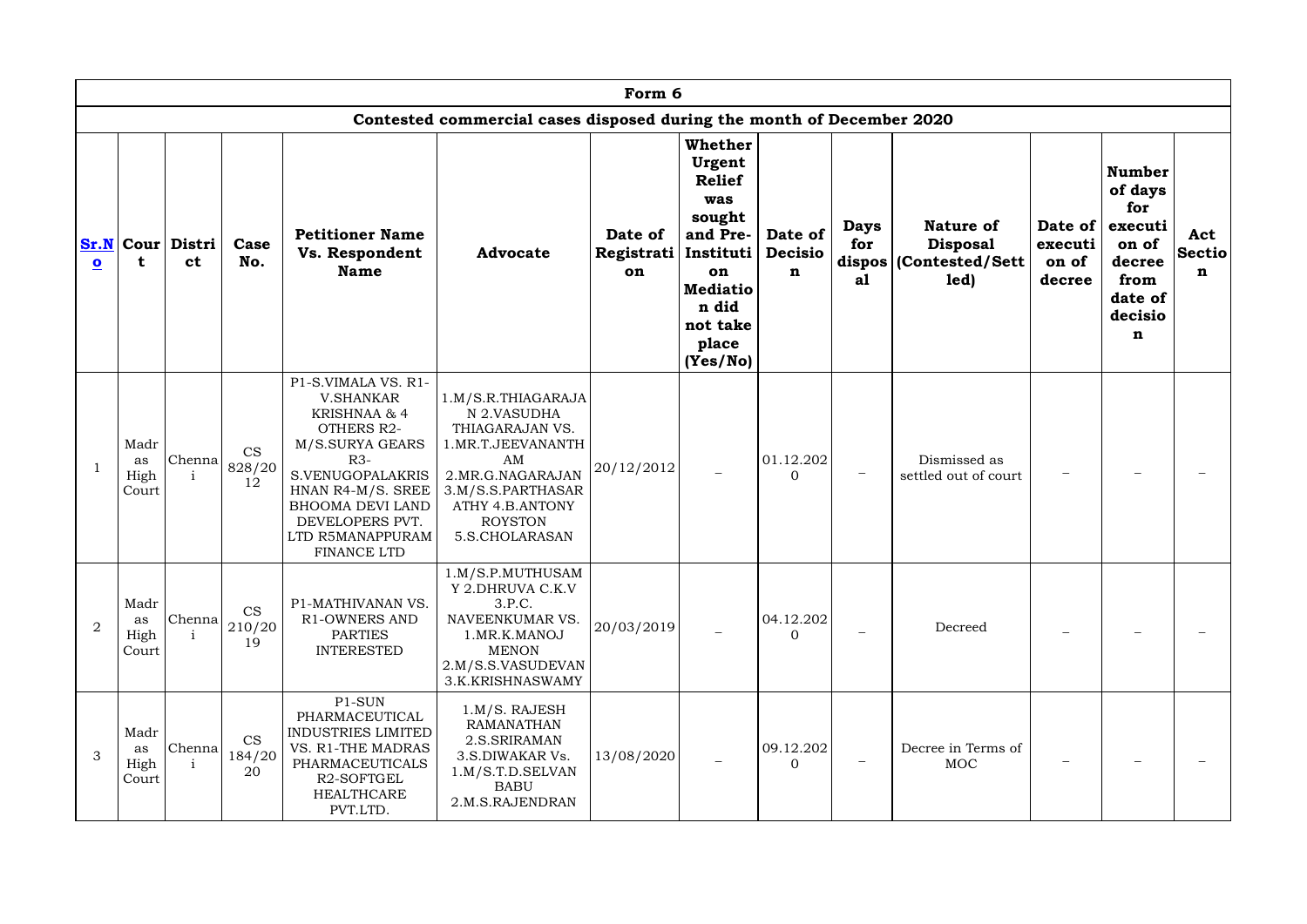|                         | Form 6                      |                                                             |                                        |                                                                                                                                                                                     |                                                                                                                                                          |                             |                                                                                                                                                        |                                          |                          |                                                                        |                                           |                                                                                                  |                                     |
|-------------------------|-----------------------------|-------------------------------------------------------------|----------------------------------------|-------------------------------------------------------------------------------------------------------------------------------------------------------------------------------------|----------------------------------------------------------------------------------------------------------------------------------------------------------|-----------------------------|--------------------------------------------------------------------------------------------------------------------------------------------------------|------------------------------------------|--------------------------|------------------------------------------------------------------------|-------------------------------------------|--------------------------------------------------------------------------------------------------|-------------------------------------|
|                         |                             |                                                             |                                        |                                                                                                                                                                                     | Contested commercial cases disposed during the month of December 2020                                                                                    |                             |                                                                                                                                                        |                                          |                          |                                                                        |                                           |                                                                                                  |                                     |
| $\overline{\mathbf{o}}$ |                             | $\textbf{Sr.N} \textbf{Cour} \textbf{Distri} $<br><b>ct</b> | Case<br>No.                            | <b>Petitioner Name</b><br>Vs. Respondent<br><b>Name</b>                                                                                                                             | <b>Advocate</b>                                                                                                                                          | Date of<br>Registrati<br>on | <b>Whether</b><br>Urgent<br><b>Relief</b><br>was<br>sought<br>and Pre-<br>Instituti<br>on<br><b>Mediatio</b><br>n did<br>not take<br>place<br>(Yes/No) | Date of<br><b>Decisio</b><br>$\mathbf n$ | <b>Days</b><br>for<br>a1 | <b>Nature of</b><br><b>Disposal</b><br>dispos (Contested/Sett)<br>led) | Date of $ $<br>executi<br>on of<br>decree | <b>Number</b><br>of days<br>for<br>executi<br>on of<br>decree<br>from<br>date of<br>decisio<br>n | Act<br><b>Sectio</b><br>$\mathbf n$ |
| $\overline{4}$          | Madr<br>as<br>High<br>Court | Chenna                                                      | <b>CS</b><br>164/20<br>20              | $P1-$<br>M/S.KALEESUWARI<br>REFINERY PVT. LTD.<br>VS. R1-M/S.ABI AND<br>CO.                                                                                                         | 1.M/S. VIJAYAN<br><b>SUBRAMANIAN</b><br>2.M.V.BHASKAR<br>3.A.MURALI VS.<br>1.M/S.MISSION<br><b>LEGAL 2.RAMESH</b><br><b>GANAPATHY</b><br>3. SARAVANAN. G | 10.07.2020                  |                                                                                                                                                        | 10.12.202<br>$\overline{0}$              |                          | Decree in Terms of<br><b>MOC</b>                                       |                                           |                                                                                                  |                                     |
| 5                       | Madr<br>as<br>High<br>Court | Chenna                                                      | $\mathbb{C}\mathbf{S}$<br>274/20<br>20 | P1-ZEE<br><b>ENTERTAINMENT</b><br>ENTERPRISES LTD<br>VS. R1-BHARAT<br><b>SANCHAR NIGAM</b><br>$LTD. R-2$<br><b>MAHANAGAR</b><br>TELEPHONE NIGAM<br>LTD. And 40 other<br>Respondents | 1.M/S.ARUN.C.MOHA<br>N 2.BRINDA MOHAN<br>3.S.KARTHIK<br>4.KEERTHIKIRAN<br><b>MURALI</b>                                                                  | 12.10.2020                  | $\overline{\phantom{m}}$                                                                                                                               | 15/12/20<br>20                           |                          | Dismissed as<br>withdrawal                                             |                                           |                                                                                                  |                                     |
| 6                       | Madr<br>as<br>High<br>Court | Chenna                                                      | <b>CS</b><br>20                        | P1-ZEE<br><b>ENTERTAINMENT</b><br>ENTERPRISES LTD.<br>VS. R1-BHARAT<br>279/20 SANCHAR NIGAM LTD<br>R-2 MAHANAGAR<br>TELEPHONE NIGAM<br>LTD. And 40 other<br>Respondents             | 1.M/S<br>ARUN.C.MOHAN<br>2. BRINDA MOHAN<br>3.S.KARTHICK<br>4.S.SHRUTHI                                                                                  | 14/10/2020                  | $\overline{\phantom{m}}$                                                                                                                               | 15/12/20<br>20                           |                          | Dismissed as<br>withdrawal                                             |                                           |                                                                                                  |                                     |
|                         | as                          | Madr Chenna                                                 | <b>CS</b><br>280/20                    | $P1-$<br>M/S.KALEESUWARI                                                                                                                                                            | 1.M/S.VIJAYAN<br><b>SUBRAMANIAN</b>                                                                                                                      |                             |                                                                                                                                                        | 17/12/20<br>20                           |                          | Decree in Terms of<br>MOC                                              |                                           |                                                                                                  |                                     |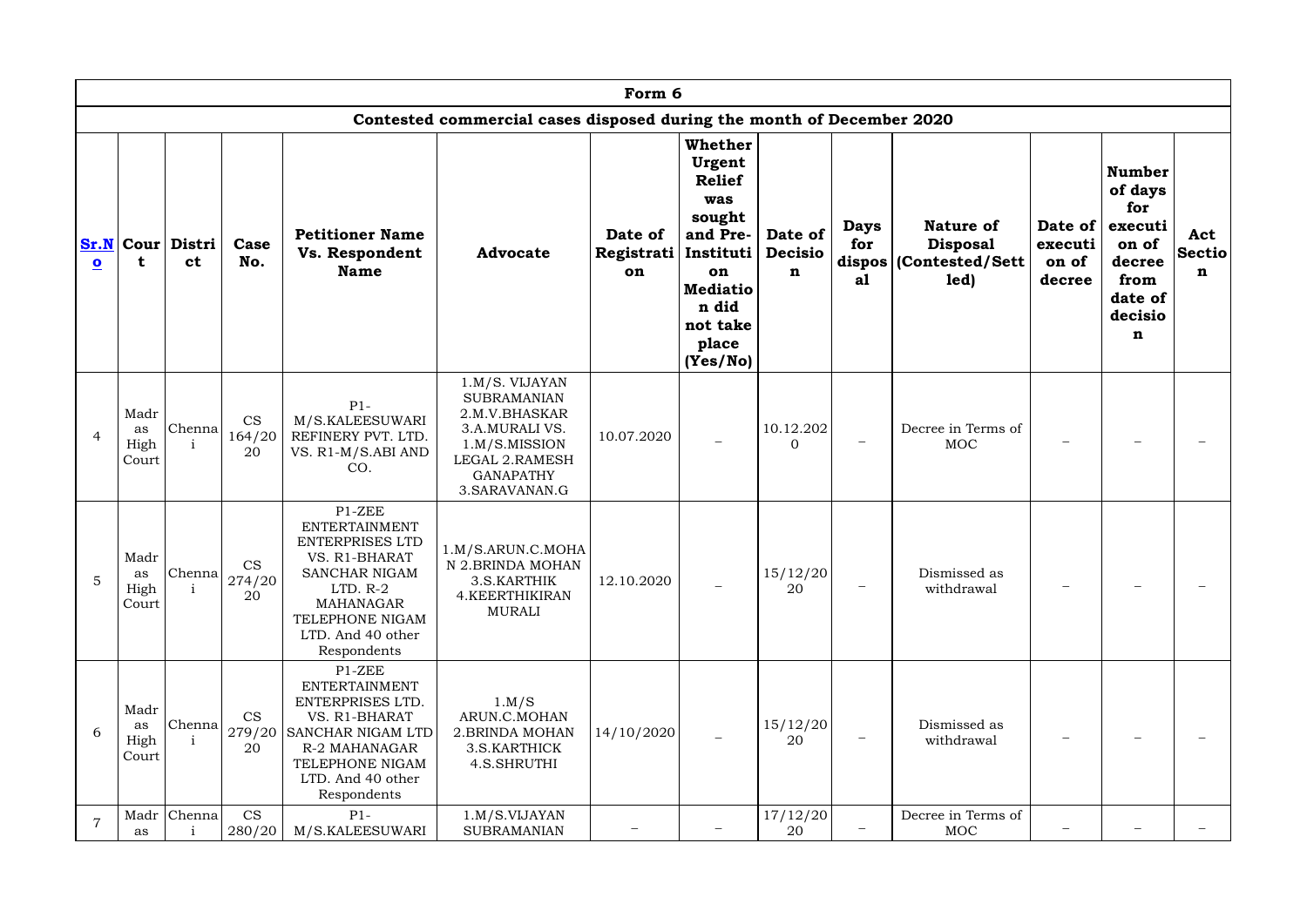|                         | Form 6                                                                |                                          |                           |                                                           |                                                                                                                  |                             |                                                                                                                                                 |                                           |                          |                                                                    |                                       |                                                                                                  |                                     |
|-------------------------|-----------------------------------------------------------------------|------------------------------------------|---------------------------|-----------------------------------------------------------|------------------------------------------------------------------------------------------------------------------|-----------------------------|-------------------------------------------------------------------------------------------------------------------------------------------------|-------------------------------------------|--------------------------|--------------------------------------------------------------------|---------------------------------------|--------------------------------------------------------------------------------------------------|-------------------------------------|
|                         | Contested commercial cases disposed during the month of December 2020 |                                          |                           |                                                           |                                                                                                                  |                             |                                                                                                                                                 |                                           |                          |                                                                    |                                       |                                                                                                  |                                     |
| $\overline{\mathbf{o}}$ | t                                                                     | $\textbf{Sr.N}$ Cour Distri<br><b>ct</b> | Case<br>No.               | <b>Petitioner Name</b><br>Vs. Respondent<br><b>Name</b>   | <b>Advocate</b>                                                                                                  | Date of<br>Registrati<br>on | Whether<br>Urgent<br><b>Relief</b><br>was<br>sought<br>and Pre-<br>Instituti<br>on<br><b>Mediatio</b><br>n did<br>not take<br>place<br>(Yes/No) | Date of<br><b>Decisio</b><br>$\mathbf{n}$ | <b>Days</b><br>for<br>al | Nature of<br><b>Disposal</b><br>dispos   (Contested/Sett  <br>led) | Date of<br>executi<br>on of<br>decree | <b>Number</b><br>of days<br>for<br>executi<br>on of<br>decree<br>from<br>date of<br>decisio<br>n | Act<br><b>Sectio</b><br>$\mathbf n$ |
|                         | High<br>Court                                                         |                                          | 20                        | REFINERY PVT LTD<br>Vs. R1-M/S.ABI AND<br>CO.             | 2.M.V.BHASKAR<br>3.A.MURALI VS.<br>1.M/S.MISSION<br><b>LEGAL 2.RAMESH</b><br><b>GANAPATHY</b><br>3. SARAVANAN G. |                             |                                                                                                                                                 |                                           |                          |                                                                    |                                       |                                                                                                  |                                     |
| 8                       | Madr<br>as<br>High<br>Court                                           | <b>Chenna</b>                            | <b>CS</b><br>626/20<br>19 | P1-MR.V.SRIGANESH<br>VS. R1-S.GOPAL R-2<br><b>KUMUDHA</b> | 1.M/S.S.RAMESH<br>R.VENKATARAMAN<br>S.MALARMANNAN VS. $24/10/2019$<br>1.M/S.B.GURUMURT<br>HY 2.D.UVARANI         |                             |                                                                                                                                                 | 21/12/20<br>20                            |                          | Decreed                                                            |                                       |                                                                                                  |                                     |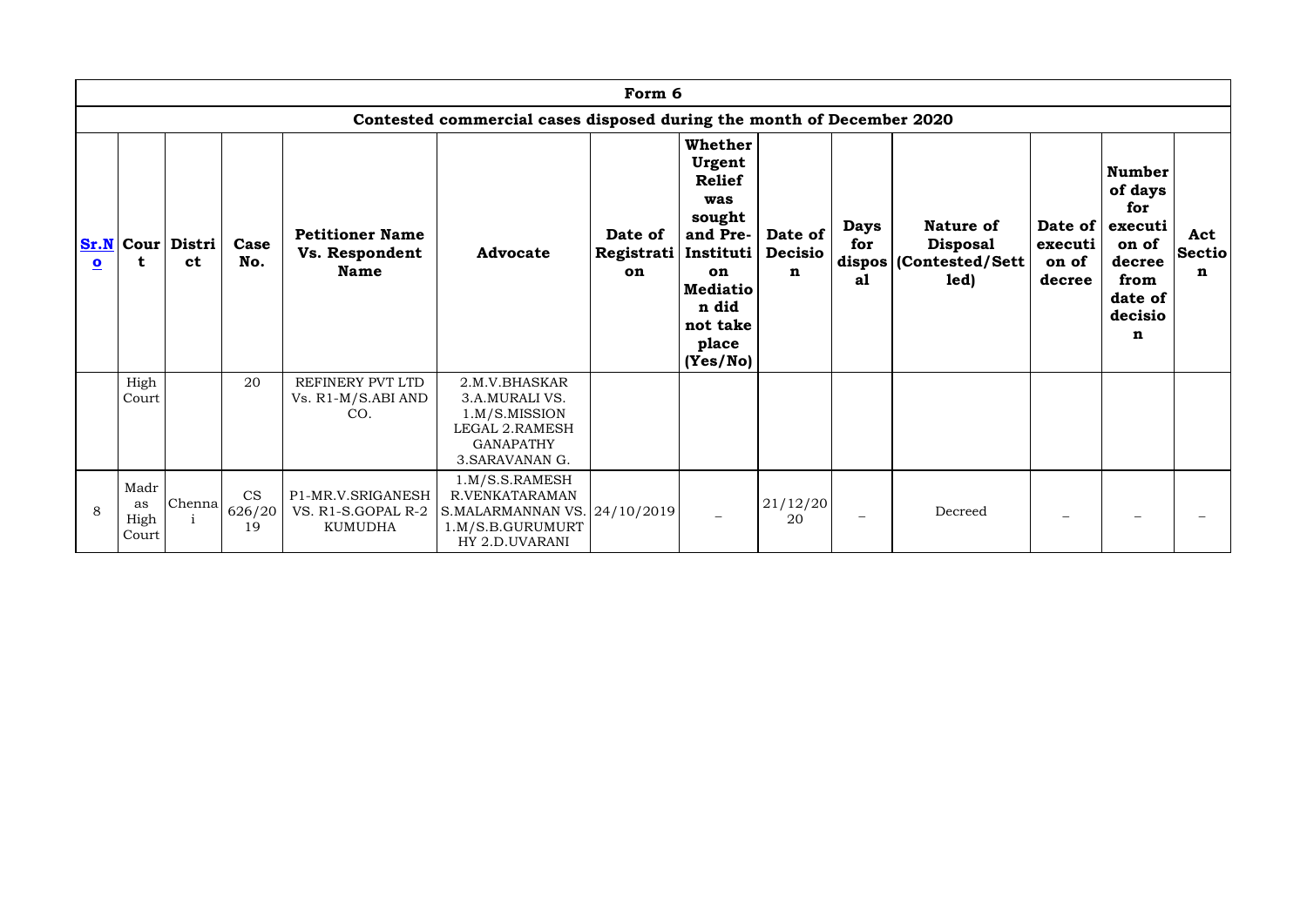| Form 7                                                        |         |                                                                          |                                                         |                                                       |                                                             |  |  |  |  |
|---------------------------------------------------------------|---------|--------------------------------------------------------------------------|---------------------------------------------------------|-------------------------------------------------------|-------------------------------------------------------------|--|--|--|--|
| Summary of Commercial Cases during the month of December 2020 |         |                                                                          |                                                         |                                                       |                                                             |  |  |  |  |
| <b>Sr.No Court</b>                                            |         | Total number of cases<br>District pending on the 1st day of the<br>month | Total number of cases<br>instituted during the<br>month | Total number of cases<br>disposed during the<br>month | Total number of cases<br>pending at the end of the<br>month |  |  |  |  |
| Commercial<br><b>Court</b>                                    | Chennai | 1140                                                                     | 33                                                      |                                                       | 1165                                                        |  |  |  |  |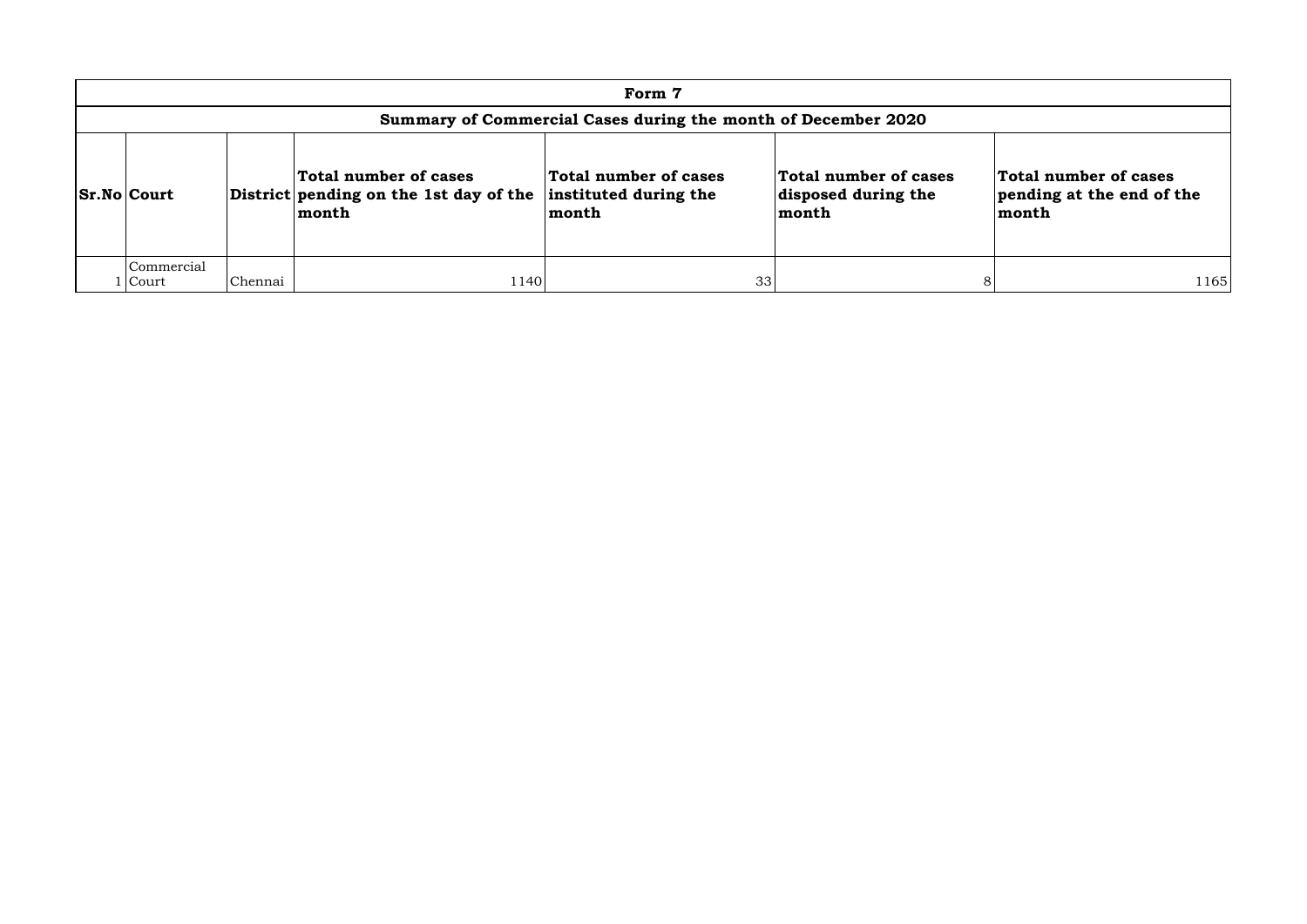## **ROC.NO. 78245-A/2019/B5/STATISTICS**

### **DETAILS OF INSTITUTION, DISPOSAL AND PENDENCY OF COMMERCIAL CASES IN THE HIGH COURT OF MADRAS FOR THE MONTH OF DECEMBER 2020**

## **ABSTRACT**

| Court                                             | Total number of cases<br>pending on the 1st day of<br>the month | Total number of cases<br>instituted during the<br>month | Total number of cases<br>disposed during the month | Total number of cases<br>pending at the end of the<br>month |
|---------------------------------------------------|-----------------------------------------------------------------|---------------------------------------------------------|----------------------------------------------------|-------------------------------------------------------------|
| Madras High Court - Commercial Division           | 1140                                                            | 33                                                      |                                                    | l 165                                                       |
| Madras High Court - Commercial Appellate Division | 83                                                              | 18                                                      |                                                    | 90                                                          |
| Madurai Bench - Commercial Appellate Division     |                                                                 |                                                         |                                                    |                                                             |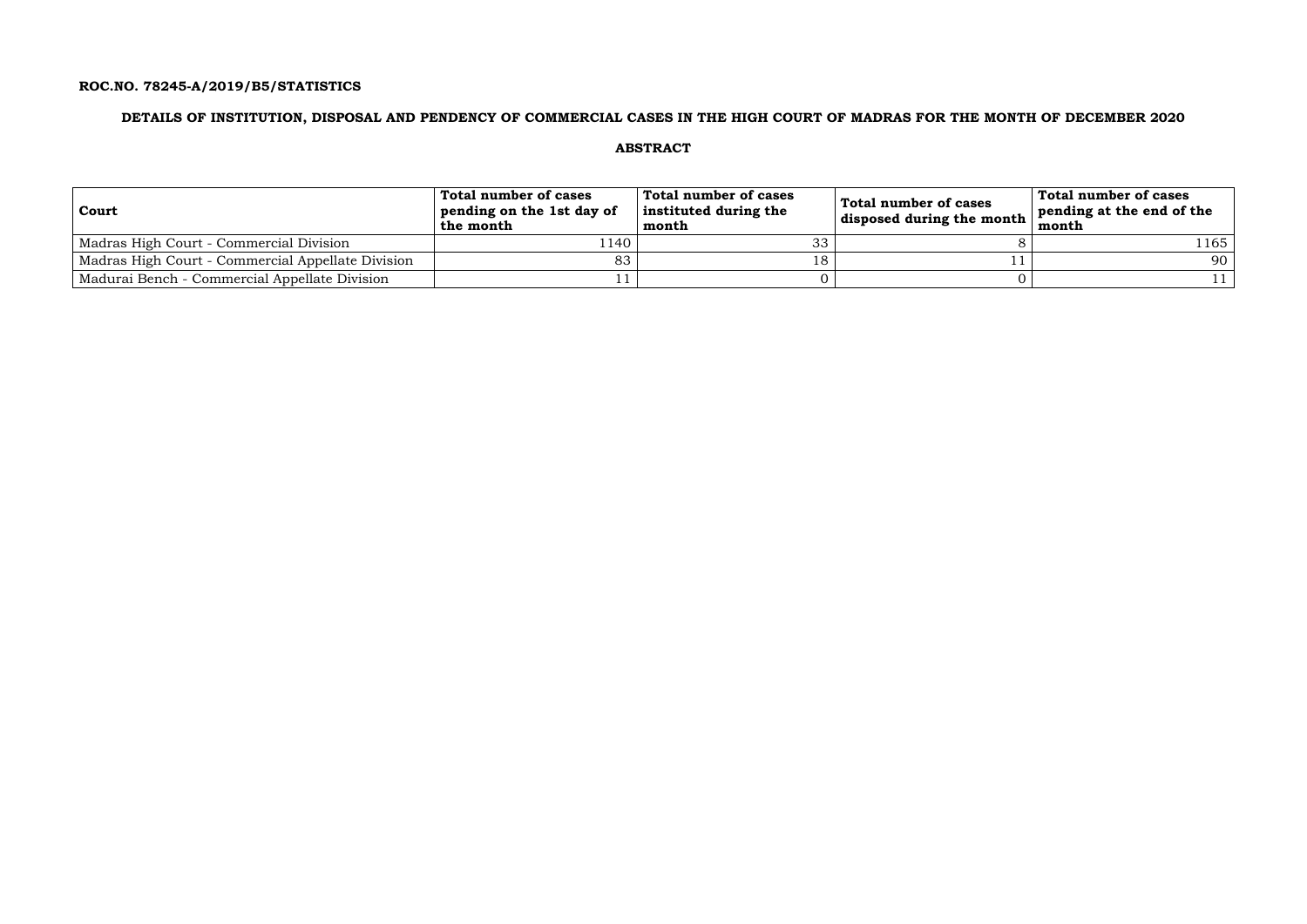## **ROC.NO. 78245-A/2019/B5/STATISTICS**

### **DETAILS OF INSTITUTION, DISPOSAL AND PENDENCY OF COMMERCIAL CASES IN THE STATE OF TAMIL NADU AND UNION TERRITORY OF PUDUCHERRY FOR THE MONTH OF DECEMBER 2020 ABSTRACT**

| <b>Sr. No</b>                                                     | <b>District</b> | <b>Total number of cases</b><br>pending on the 1st day of the<br>month | <b>Total number of cases</b><br>instituted during the month | <b>Total number of cases</b><br>disposed during the<br>month | <b>Total number of cases</b><br>pending at the end of the<br>month |
|-------------------------------------------------------------------|-----------------|------------------------------------------------------------------------|-------------------------------------------------------------|--------------------------------------------------------------|--------------------------------------------------------------------|
| $\mathbf{1}$                                                      | Ariyalur        | $\mathbf{0}$                                                           | $\overline{0}$                                              | $\overline{0}$                                               | $\overline{0}$                                                     |
| $\overline{2}$                                                    | Chennai         | 6                                                                      |                                                             |                                                              | 6                                                                  |
| $\mathfrak{Z}$                                                    | Coimbatore      | $257\,$                                                                | $\overline{7}$                                              | $\mathbf{1}$                                                 | 263                                                                |
| $\overline{4}$                                                    | Cuddalore       | 6                                                                      | $\boldsymbol{0}$                                            | $\overline{0}$                                               | 6                                                                  |
| $\overline{5}$                                                    | Dharmapuri      | 11                                                                     | $\boldsymbol{0}$                                            | $\mathbf{0}$                                                 | 11                                                                 |
| 6                                                                 | Dindigul        | 63                                                                     | 6                                                           |                                                              | 68                                                                 |
| $\overline{7}$                                                    | Erode           | 71                                                                     | $\mathbf{0}$                                                | $\mathfrak{Z}$                                               | 68                                                                 |
| 8                                                                 | Kancheepuram    | 41                                                                     |                                                             | $\overline{0}$                                               | 42                                                                 |
| 9                                                                 | Kanniya Kumari  | 31                                                                     | $\overline{2}$                                              | $\overline{0}$                                               | 33                                                                 |
| 10                                                                | Karur           | 5                                                                      | $\overline{0}$                                              | $\overline{0}$                                               | $\mathbf 5$                                                        |
| 11                                                                | Krishnagiri     | 45                                                                     | $\boldsymbol{0}$                                            | $\overline{0}$                                               | 45                                                                 |
| 12                                                                | Madurai         | 45                                                                     | 8                                                           | $\overline{0}$                                               | 53                                                                 |
| 13                                                                | Nagapattinam    | $\overline{0}$                                                         | $\overline{0}$                                              | $\overline{0}$                                               | $\overline{0}$                                                     |
| 14                                                                | Namakkal        | 50                                                                     | $\overline{4}$                                              | 3                                                            | 51                                                                 |
| 15                                                                | Nilgiris        | 3                                                                      | $\mathbf{0}$                                                | $\overline{O}$                                               | $\mathfrak{Z}$                                                     |
| 16                                                                | Perambalur      | $\mathbf{0}$                                                           | $\overline{0}$                                              | $\overline{0}$                                               | $\overline{0}$                                                     |
| 17                                                                | Pudukottai      | 89                                                                     | $\boldsymbol{0}$                                            | $\mathbf{1}$                                                 | 88                                                                 |
| 18                                                                | Ramanathapuram  |                                                                        | $\overline{0}$                                              | $\mathbf{0}$                                                 |                                                                    |
| 19                                                                | Salem           | 81                                                                     | $\overline{7}$                                              | $\overline{0}$                                               | 88                                                                 |
| $\begin{array}{ c } \hline 20 \\ \hline 21 \\ \hline \end{array}$ | Sivagangai      | $\Omega$<br>◡                                                          | $\Omega$<br>◡                                               | $\Omega$<br>$\vee$                                           | $\overline{0}$                                                     |
|                                                                   | Thanjavur       | 54                                                                     | 5                                                           | $\overline{O}$                                               | 59                                                                 |
| 22                                                                | Theni           | $\overline{2}$                                                         | $\overline{0}$                                              | $\overline{0}$                                               | $\overline{a}$                                                     |
| 23                                                                | Thoothukudi     | 25                                                                     | $\boldsymbol{0}$                                            | $\overline{0}$                                               | $25\,$                                                             |
| 24                                                                | Tiruchirappalli | 22                                                                     |                                                             | $\overline{0}$                                               | 23                                                                 |
| $\frac{1}{25}$                                                    | Tirunelveli     | 18                                                                     | $\boldsymbol{0}$                                            | $\overline{0}$                                               | 18                                                                 |
| 26                                                                | Tiruppur        | 283                                                                    | $\boldsymbol{2}$                                            | $\mathbf{1}$                                                 | 284                                                                |
| 27                                                                | Tiruvallur      | 126                                                                    | $\sqrt{2}$                                                  | $\boldsymbol{0}$                                             | 128                                                                |
| ${\bf 28}$                                                        | Tiruvannamalai  | $\overline{7}$                                                         | $\boldsymbol{0}$                                            | $\overline{0}$                                               | $\overline{7}$                                                     |